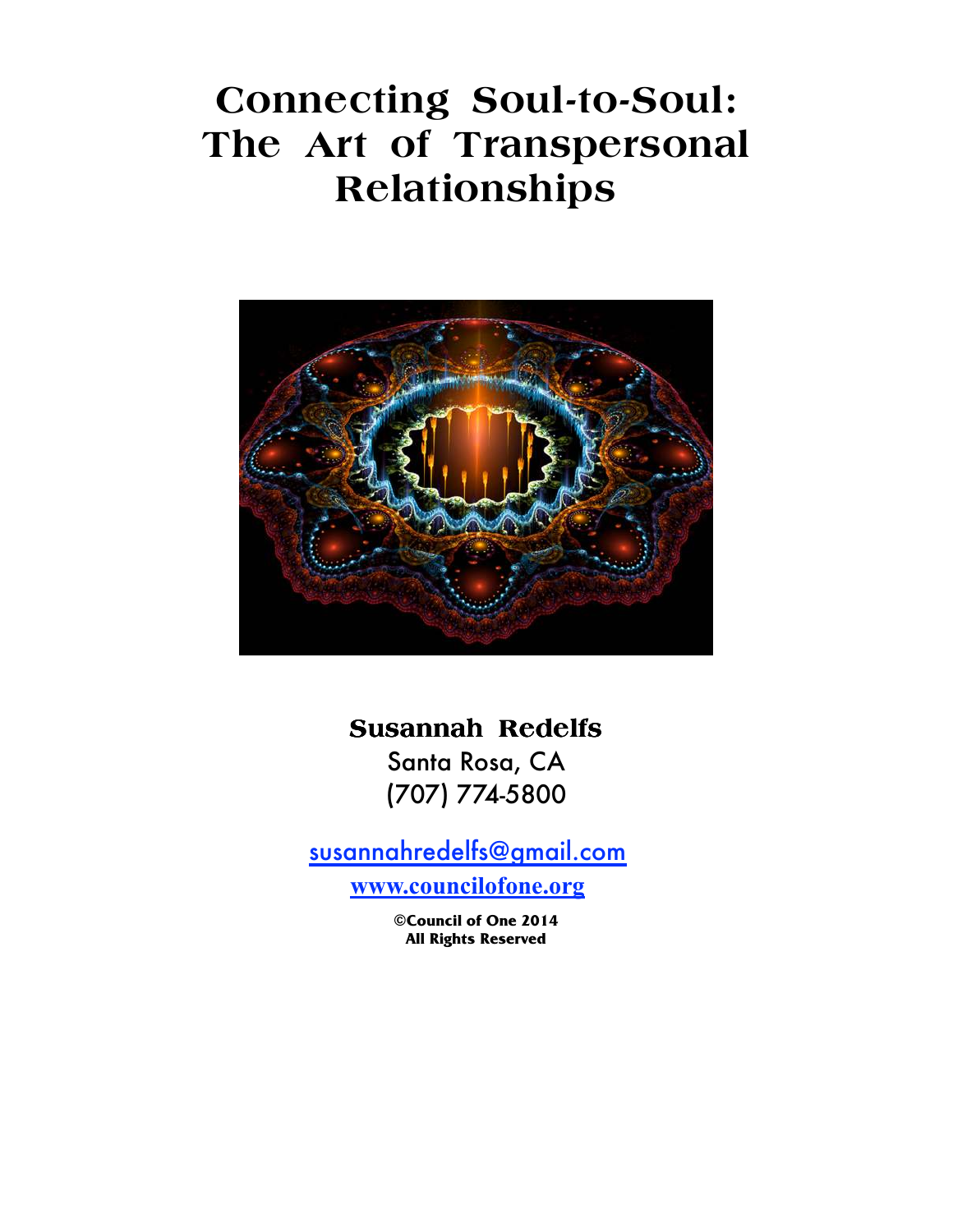# **Standard Disclaimers and a Note on the Models Used**

**No channel is 100% accurate.** We all have filters and biases, and I am certainly no exception, so please use your own best discernment whenever encountering new information. If it resonates, it will stimulate you in finding your truth, and if it does not, discard it, and you will still have learned something about your truth.

Also, truth cannot be expressed in any human language, only knowledge garnered through perception, which is also subject to distortion. When we want knowledge, we turn to science. When we want truth…we seek it in countless forms, in religions and spiritual practices, but the Council of One offers us tools to help us perceive our own truth which comes from within, direct essence contact without intermediaries. Thus we can validate it for ourselves, without the need for blind faith.

Our perception gives form to the quantum chaotic foam of reality, imposes structure and order upon it, gives it shape and density and maintains the twin illusions of solidity and separation. Therefore, many of the terms I use are metaphorical, or models, pointing to the greater reality of our conscious, living Universe, and the Universal Mind that explores it and evolves through it. I regularly review the current models and adjust them as new knowledge emerges. The limitations of English force me to represent transpersonal forces as personalities or forms. It is my truth that all that can be meaningfully said about the conscious Source of All That Is, is that it expresses as essence and function. Since we humans have a hard time conceptualizing or relating to something that abstract or transpersonal, I've chosen to use the traditional terms of "angels", "souls", "essence", "Spirits", "God", "Christ", "Elohim", "rays", "entities", even "the Council of One", for the sake of clarity and convenience for my clients. However, it is my truth that the Consciousness that moves and evolves through physical reality represents a continuum of being rather than any object/person. For me, the words "Life", "God", "Truth", "Soul", "Essence", "Energy", "Nature", "Universe", "Source", "Universal Mind", "Cosmic Consciousness", "Superconscious", "Love", are all interchangeable, for the purposes of truth if not the scientific model of knowledge. All is one, and everything is connected, quite literally.

**All work provided by the Council of One through me is spiritual work to adjust your etheric blueprint to influence the health of your fields, including the physical field. It is intended to be an adjunct, not a replacement for, the benefits of Western allopathic medicine.** Please use your own discernment, knowledge of your body, and best judgment in regards to your health, and investigate with a critical mind all of the tools for regaining health that are available to you, including Western medicine. There are times when the body needs those basic physical interventions, and then alternative modalities can be used during the recovery process as desired. No psychic or intuitive input should ever be used as a replacement for proper medical diagnosis if there are symptoms indicating reasons for concern. I see my work as strictly etheric in nature, with all physical health benefits that may occur a happy side effect, and as complementary to rather than in competition with traditional medicine. The purpose of my work is to help you establish and maintain contact with your own deepest self and essence. As a result, joy can be more accessible as part of your everyday experience. I make no guarantees as to specific results, as no one, not even M.D.s, can do this honestly. Everyone's path to healing is unique, the effects of treatments are variable, and the human mind and body are complex.

Also, it is to be expected that healing is a process, not an event, and it is also a collaboration between us and your essence. I will give you tools, coaching, and training for you to use as follow-up to help maintain, sustain, and advance the work. These are not visualizations or meditations but processes that entrain the subtle and EM fields of the body to hold more open and expressive orientations. Since most people feel so much better using the "tech", they validate it for themselves and continue using them quite happily, so they are not too difficult. They are designed to be short and sweet and easy once you've mastered the foundational techniques.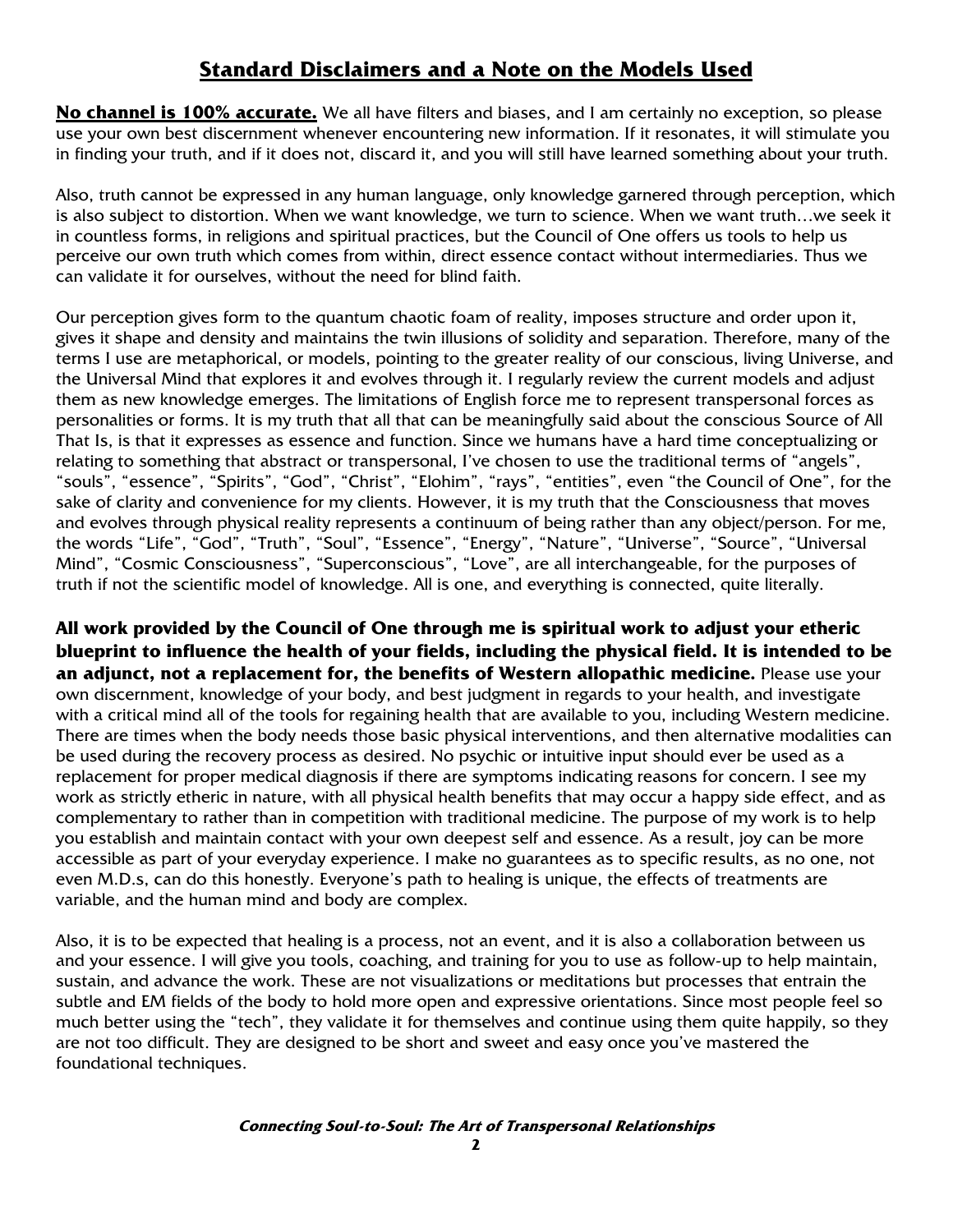# **A SHORT AUTOBIOGRAPHICAL ASIDE SHORT**

All that I am about to relate is what I have observed through my unusual visual filters. Since birth (or at least 6 hours afterwards, which is my first conscious memory), I have seen energy before physical form, geometric and fractal shape and structure before registering the physical appearance of my environment, and the coursing gold waves of pulsing energy connecting everything and everyone.

There is nothing fuzzy or vague, it is luminous, multicolored, moving, and precise and deliberate in its structure. Everything is in motion, nothing is ever quite still. Every living creature I see shimmers with variable levels of complexity, thrumming with consciousness and intelligence, and humans have standard structures that over my life's work I have identified as the anatomy of the energy bodies that support and enable the physical expression of life.

I don't see my vision as a disability, because I can "see" perfectly well and it makes everything I look at inexpressibly beautiful. That's why I keep telling you guys that I wish I could show you how I see you, how shining bright and luminous and beautiful you are!

I didn't realize until I was about 5 that other people didn't see the same way I did, after which I stopped talking about what I saw except in physical terms—I couldn't confuse the levels of perception or I would lose social acceptance. It took practice and numerous slips, but eventually I got there. For the first 20 years of my life, I had to train myself to use it for interpretation of the fields, with the help of my own essence and certain key experiences. My teacher, Tashira Tachi-Ren, is the only other person I ever met who "saw geometries" too, and she continued my training in methods of working with what I was seeing to promote balance, well-being, and vibrant health.

It is a neurological quirk, I suppose, or you can call it a psychic ability—hell, maybe it's even a mutation of some kind—but it has served me well in my work. I simply refer to it as 5D vision or clairvoyance, since it does allow me to see things with remarkable clarity. If it is all an elaborate delusion or hallucination, it has remained remarkably consistent for decades. And I don't hear voices in my head, or have any other symptoms of mental illness, so I'm voting for positive adaptation/mutation for the purposes of facilitating human social and spiritual evolution. Might as well make it up, since all my studies of science have gotten me nowhere with explaining myself.

So all of my following observations relate to geometric forms because that's literally how I see them, it's how I see everything, all the time. My interpretations of what they mean, of course, are subject to the standard disclaimer, as it's all coming through my perceptual filters. I'm literally cutting pathways, here, trying to figure out what this means and how I can use it to help and teach others. My visual quirks don't make my perceptions superior, just different. As can be well imagined, my visual wiring has shaped my perception of people and reality in interesting ways.

# **Observation and Transformation of Closed Systems Using the Transpersonal Spiral**

Closed systems can be defined as ideas that have been locked into belief structures, thus negating their fluidity and ability to move, expand and evolve. Often, the human species on Earth can be as territorial about these beliefs (mind-spaces) as we can be over literal physical space and the resources contained therein.

It is very important to keep in mind that: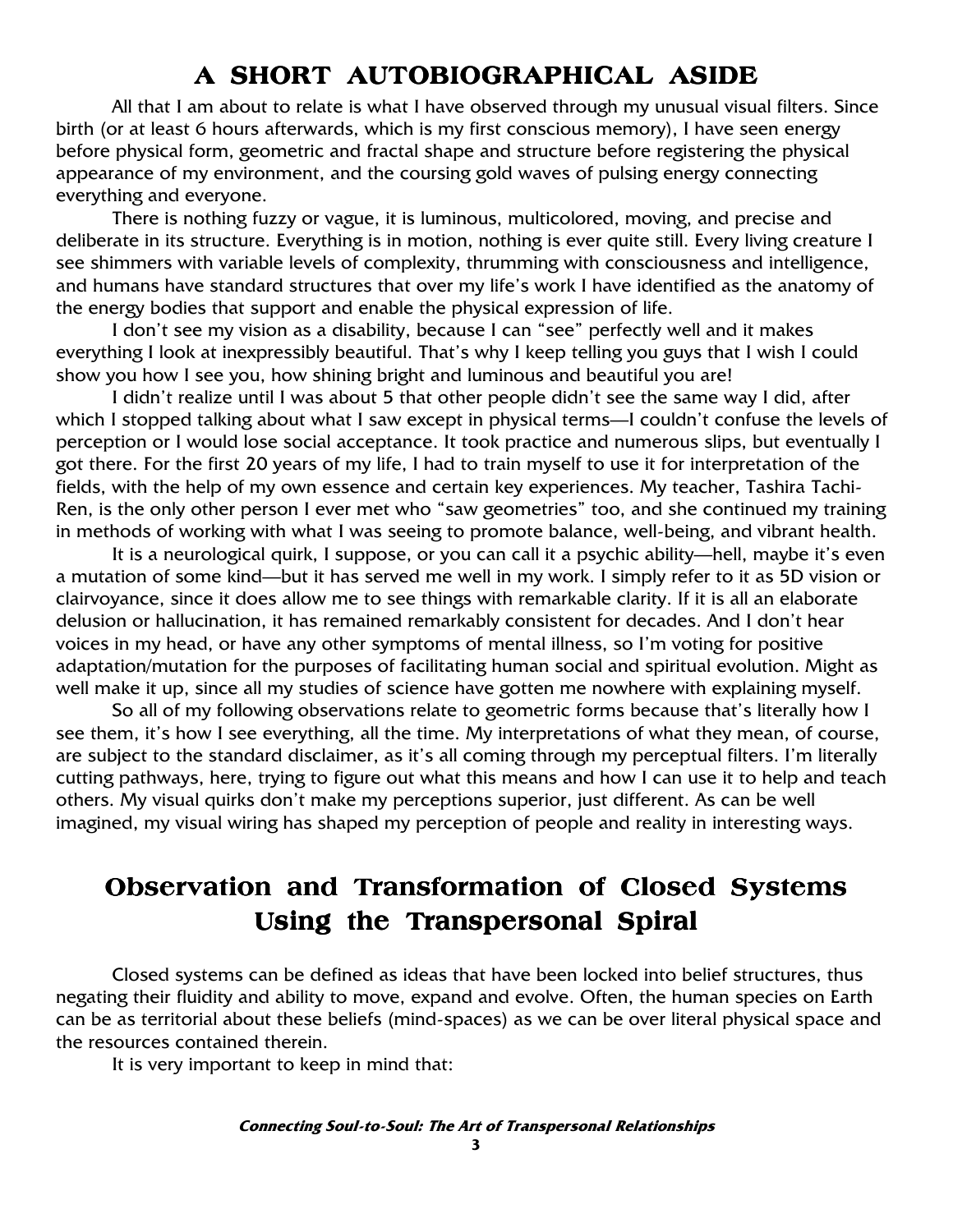#### **If you try to go up against a closed system, it will try to destroy you.**

When the closed system perceives any energy, idea, or person in opposition to it, defense mechanisms engage without conscious direction on the part of the personality as a whole. These defense mechanisms can range from verbal to psychic to even literal physical attack. War can actually be seen as the closed systems of nations clashing on a massive scale.

Look for closed systems wherever there are thoughts or expressions of "This is the way it is", absolutism, and conviction with a great deal of emotional energy attached to it. A closed system is formed when a decision is made about reality based on perception of an experience, after which no new information can reach it for change and growth. For instance, because of a bad experience in college, we decide that romantic relationships are more trouble than they're worth, and a closed system is formed that blocks the possibility of new experiences and relationships to come into our lives.

The way that these defense structures engage can be very obvious, but can also take more subtle forms. One of the more subtle, insidious, and widespread defense mechanisms on closed systems is the need for agreement.

Agreement can be defined as the act of manipulating or coercing conformity with one's own beliefs, thus validating the closed system so it can maintain its closed and locked-down state. The need for agreement is frequently an engagement in the dominance-submission polarity game. "Agree with me, and I am right, and my ego is validated, and I am superior." When we agree with someone in order to gain acceptance on a personal or social level, we engage in the other half of the polarity position—submission to the ego of another.

Frequently, if we stimulate another being's closed systems, either with words, action, energy, or mere presence in their vicinity, the attack of their closed systems will stimulate the defenses of our own. This tends to create a feedback loop in the energy exchange where communication and communion is made far more difficult, if not impossible. If we utilize self-observation, it can be helpful to look for what kinds of energies, ideas, people or situations stimulate our own closed systems. That way, we can trace them back to the separation orientation that holds them in place and release them, working on ourselves through the transpersonal orientation.

Contrast agreement and alignment: in agreement, the beings involved are often working from a socio-political ego level. In alignment, masters engage in the expression of thoughts and feelings that are offered unconditionally for the purposes of stimulating insight and expansion into Divine Expression. In agreement, conformity with beliefs is often the goal, usually to manipulate action of some kind. In alignment, co-creation and the free exchange of energy and ideas is seen as a form of Divine Play. In agreement, the being seeking agreement often perceives personal rejection and threat if the desired ego-validation is not given. In alignment, ideas are offered freely and if the idea is not accepted, the being offering the idea does not take it personally. In agreement, you are navigating through the realm of the personal. In alignment, you are dancing in the sovereignty of the transpersonal. Note that with the transpersonal spiral, we can co-create a collective vision, and as long as we are in alignment on the vision, we need not agree on anything else. Everyone is guided by essence to the best actions to take and energies to generate to achieve the collective vision. Using the transpersonal spiral, we can release our attachment to form, focusing instead on the essence and function of what we wish to achieve.

Energetically, closed systems may be observed as geometric structures resembling dark cubes. Often, these cubes will be surrounded by matrix, structures, and dense accumulations of cloudy energy that are karmic in nature and represent the lockdown of the beliefs and the defense mechanisms surrounding it. The matrix can look dark in color, and "feel" sticky. When Higher Truth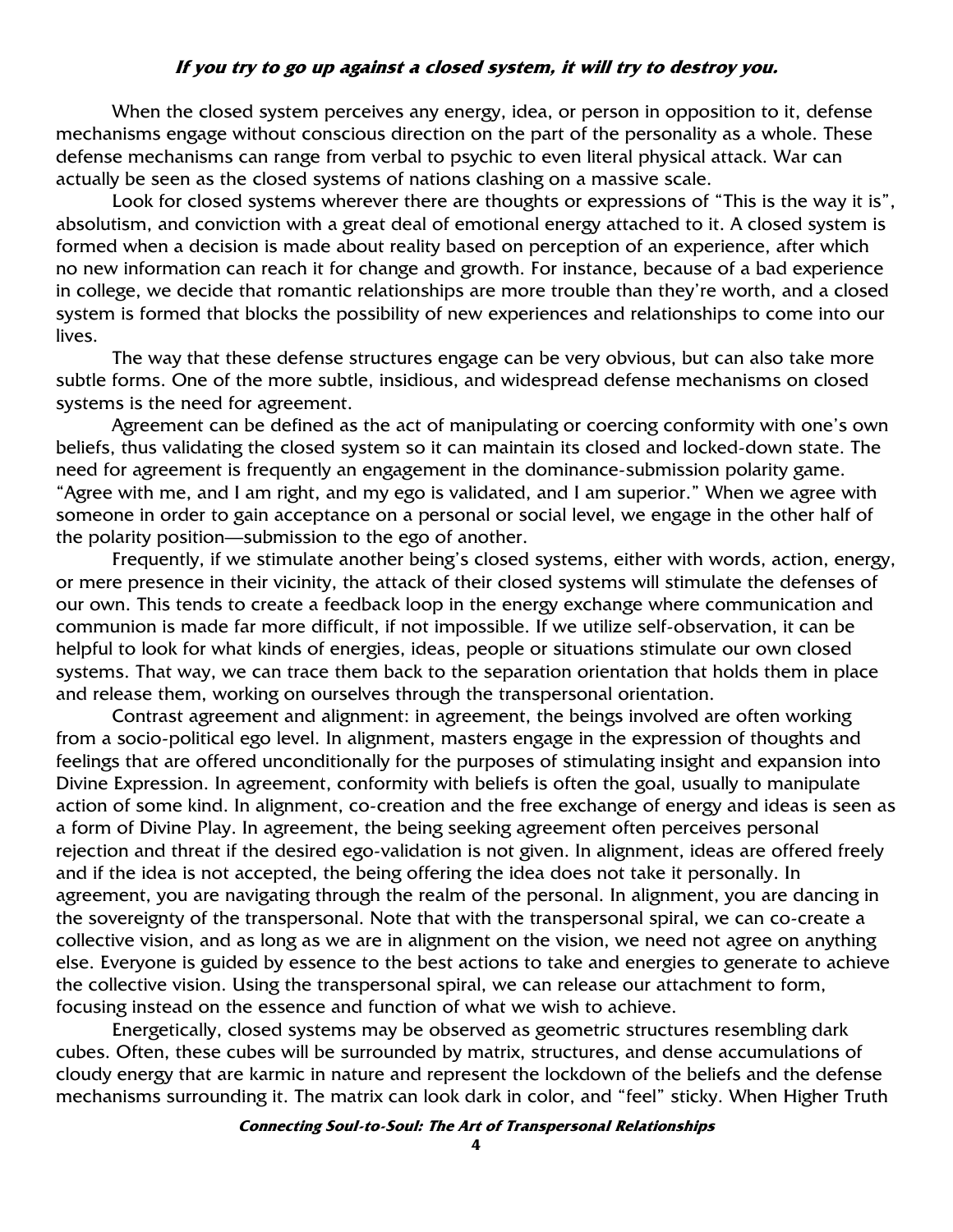from Spirit is infused into these structures, either directly or through the facilitation of a being holding a transpersonal orientation, these cubes naturally open into a more expansive geometric structure. The exact structure can vary depending on how open the geometry becomes octahedra, star tetrahedra, dodecahedra, icosahedra and finally open upward spiral (in order of level of openness, as I have observed them through my experience working with the energy fields of myself and others).

For those people who are more kinesthetically oriented, the activation of a closed system, in your own field or others, seems to result in a full-body contraction, an instinctive response to threat. If the closed system is in another, our power chakras will flare powerfully and move out into defense-attack positioning, and our heart chakras will contract. If the closed system is in ourselves, our power chakras will send this attack-defense energy burst directly back into our bodies, causing us to interrupt our interaction with and our perceived threat to our own closed systems. The mental body will very likely engage in defensive behavior, through mechanisms of denial, avoidance, and re-assertion of the threatened belief. Remember that though all of this may seem very personal, and that our mental bodies may judge it all as "bad", actually it is just a conditioned energy movement and is not intrinsically negative or positive.

(For those familiar with the Michael Teachings (www.michaelteachings.com), closed systems are the primary means through which the chief obstacle asserts and retains control over the personality. Therefore, any work to soften or eliminate the influence of the chief obstacle must involve dissolving these structures in the fields to be successful.)

So how do we break ourselves of this conditioned response? As soon as we notice a closed system engage in our fields or the fields of others, we immediately initiate the Transpersonal Spiral (q.v.). By doing this, we are centered fully in our beings and polarity becomes inaccessible because we are in a state of unity. Then, not only are we in a state where attack cannot reach us (if we are holding it strongly enough it will be in fact almost physically impossible for any attack to be carried out against us), but we are in a position to act as a conduit for Spirit to bring Higher Truth to the closed systems and transform them into more open, less polarized states. In real terms, this allows the being holding the closed system to have an opportunity to open the structure to receive and possibly integrate insight into their own chosen filters on their experience of reality.

Please be aware that the Transpersonal Spiral is **not** a defensive technique. It has nothing to do with such polarities (as a non-polarized, unified state of consciousness, it is about unity rather than polarity positioning), and using it in such a way usually ensures that the Transpersonal Spiral will become unattainable. Ideally, it is a more-or-less constant orientation of consciousness rather than one invoked "at need". It is a state of being, a positioning of unity, and a centering in your Spirit. As a result of holding this positioning, we may gain many, many benefits. However, if we utilize the Transpersonal Spiral as just another defense mechanism, it will not be effective and we will not see any results from its use.

The transpersonal orientation to other people, events, and even oneself is a great spiritual technique, one that takes a great deal of conscious effort and dedication to master. It's not an attitude, or state of mind, or dissociation, or any kind of mental state at all. It's an actual orientation of your energy fields—in other words, it's not an affirmation (which is often just a way our mental bodies attempt to self-manipulate), but actual effect.

Basically, when our souls take on an Earth human body, we are entering a polarity game, where we learn more about being love through the union of what appear to be opposites. This means that we engage in karma, which is an exchange of polarity, essentially. If you abrogate the free will of another through your choices and actions and impose the intensity and limitations that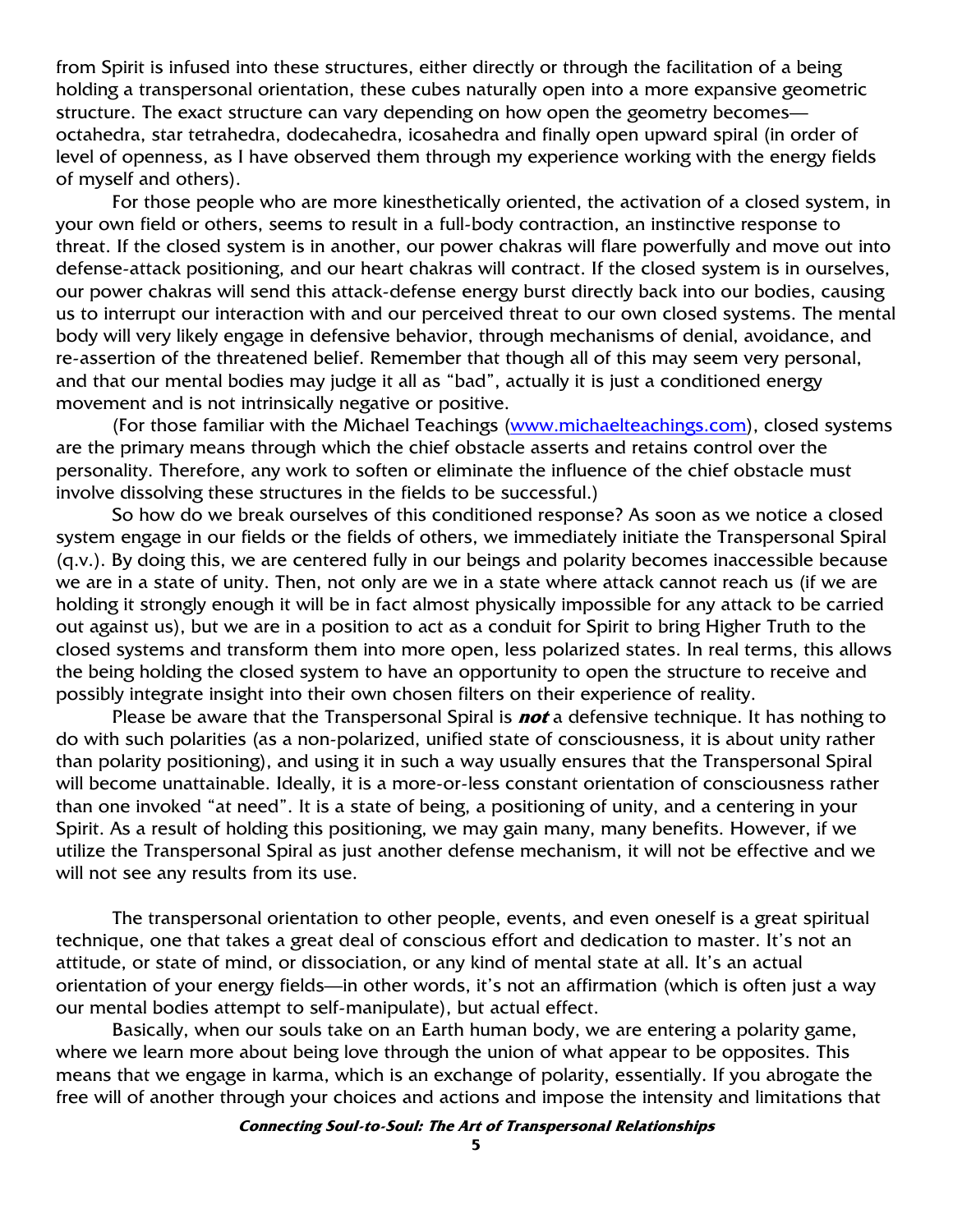result from that, you will at one point experience what that feels like on the receiving end, in some fashion. Energy always balances out eventually—it works that way in the other dimensions, too, not just the physical.

What happens in the energy field when karma is engaged is that it meets and looks for its energetic complement.

For instance, if your soul is interested in experiencing what being betrayed is like as a karmic method of growth, part of your field will resonate at that specific vibration and frequency. When it's "opposite" and complementary vibration/frequency is found in someone else's field—the field of someone whose soul is interested in experiencing what it is like to betray someone—the two fields lock themselves together. Congratulations! You are now engaged in a karmic process—the classic Betrayer/Betrayed karmic monad, in fact. So as you can see, it's really not personal at all.

Although the soul will sometimes recruit a specific being to play that role for you by prior astral agreement and because of past karmic history, very often just anyone who happens along with the right frequency can and will serve the soul's purpose. I call this the "horizontal" orientation, where field connects with field and karma and polarity are exchanged.

There is nothing intrinsically bad or wrong about this. This horizontal field orientation is very useful to the soul, obviously, and not to be transcended altogether. It is, after all, part of the toolbox of limitations we use to enable our souls to grow and evolve here. But we can work with it, and gain spiritual growth from that as well.

The transpersonal orientation is about connecting Soul-to-Soul rather than field-to-field (I call it "vertical" because like most people I tend to erroneously envision Spirit as "up there"). From there, you can and do act from that place of unconditional love, where all is one and no polarity exists. It's the state I consciously go into every time I'm in a session with a client, in person, in dreamstate, or on the phone. Without it, I wouldn't be as effective a practitioner as I am, because when I release my attachment to my client's outcome, paradoxically it makes it more likely that together we will achieve the highest possible outcome we can get. I also use it in my personal life, with fantastic, measurable, and obvious good results. So here is the technique I use for getting myself to that place. Staying there...well, that's where the time, focus, practice and effort come in. Once you read through the technique, it will become clear to you why it's such a good thing and why it works so very well.

### **Exercise: The Transpersonal Spiral**

- 1. Unify your fields using the Unified Field Meditation technique or by intent if you have already entrained your fields to do so.
- 2. Allow your consciousness to drop down into the center of your heart chakra in the middle of your chest.
- 3. Allow your consciousness, from the heart chakra, to move in a spiral up your chest and neck and out of either the top of your head at the crown chakra or the back of your neck under the occipital bump (what's called in Taoist medicine the "Jade Pillow"), whichever "feels" right to you.
- 1. Let your consciousness spiral "up" into your Spirit on the 5th dimension. This is because if you connect with your soul astrally (4th dimensionally), you're still engaged in polarity. The physical plane directly springs from what is constructed by us on the astral, after all, so it's actually the place where polarity originates for physical experience! So, yeah, don't stop there. Once you merge with Spirit on the 5th, you are in the place where no duality can exist—only oneness is perceived. Allow your merged consciousness—your "ground crew"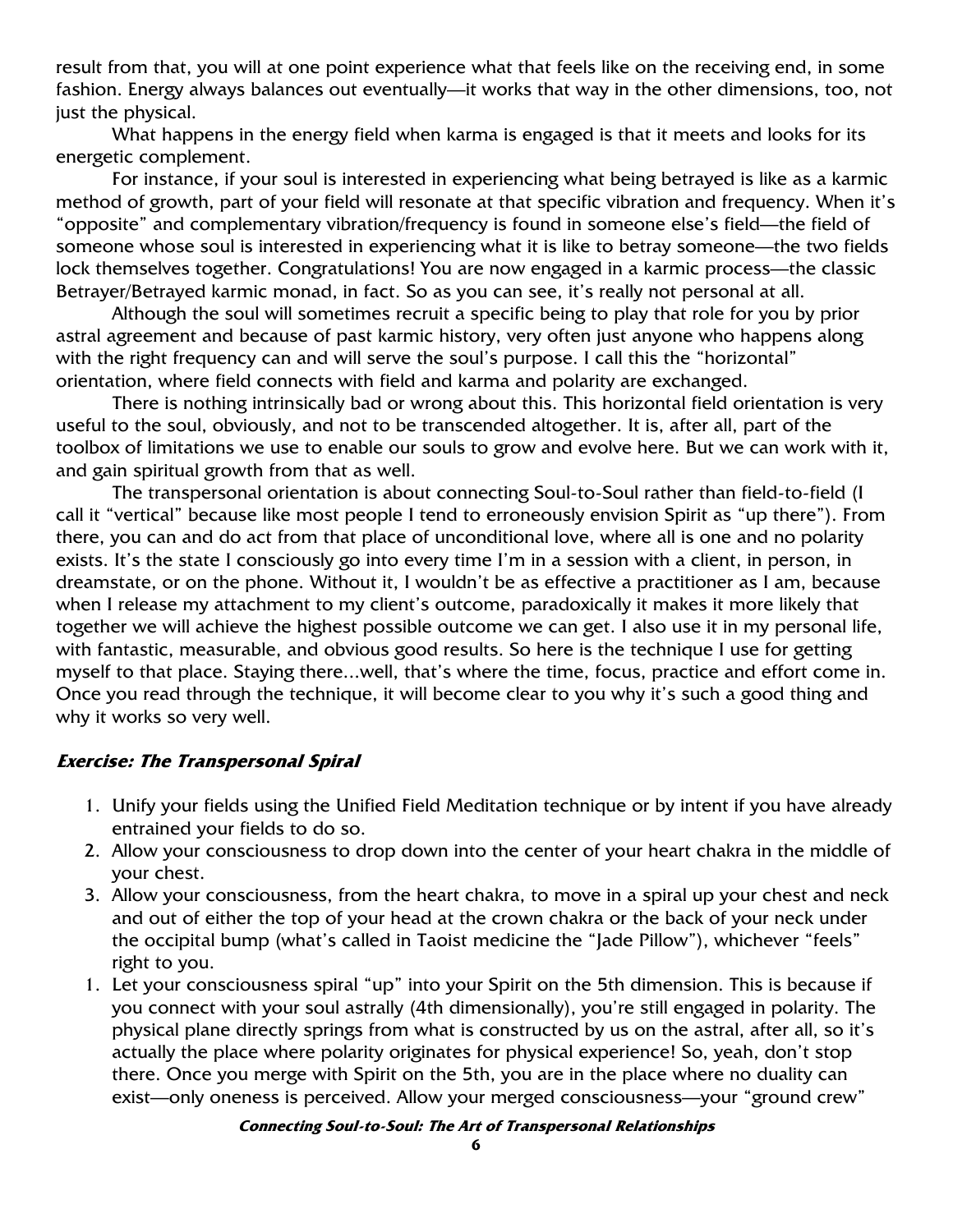and Spirit—to merge with the Spirit(s) of the person/people you are engaged with, whether they are standing in front of you at the moment or not.

- 2. Once you feel your energy "click" into the other's Spirit, allow that merged consciousness to spiral back "down" into your body, through head or neck, and down into the center of your heart chakra.
- 4. From the heart chakra, radiate that merged energy in all directions through your field.

You are basically radiating the merged 5th dimensional energy of yourself and the other. The effect is immediate and obvious. This feedback makes it very easy to determine whether or not the technique is actually "working", or if you have to try again. And again. And sometimes again.

And sometimes, despite all your best efforts, you can't attain this state. Then you just surrender and tell yourself you're having a "personal day" today, and let that be okay. Sometimes, you're supposed to be horizontal!

Although simple in explanation, it is somewhat trickier in execution. While it takes practice and focus and time at first, once you've entrained your fields to it, just like the Unified Field technique you will be able to enter it quickly and easily, almost automatically. It feels very good to be in this state, almost pure bliss at times, so that is an excellent incentive to do the work.

Keep in mind that it's easy to be transpersonal with that homeless guy on the street whom you don't know and frankly don't really care about. It's much more challenging to practice this with our nearest and dearest. So don't be hard on yourself if you don't "get it" immediately. Practice, practice, and more practice.

Once you've gotten a good grip on being transpersonal with other people, you can start working on the advanced techniques—holding a transpersonal orientation to events in your life, and then, most difficult of all, to yourself and your own process. In both these advanced practices you use the same technique, only instead of merging with another person's Spirit you're merging with the energy of the event(s) or with your own Spirit, and then you spiral back down into your heart and look at yourself and/or the situation again from that space.

#### **Groupwork: Desensitization**

### **Polarity Exchanges (Karmic Monads)**

The concepts of "karmic monads" used by the Michael entity in that body of channeled teachings, the Council of One prefers to call "polarity exchanges". Since the word "karma" usually has negative connotations to many in the spiritual community, and not all of these exchanges are necessarily karmic in the classic sense, they prefer the more neutral term when used between two or more individuals. A polarity exchange that goes on internally, or in tandem rather than opposition to another, is still called a monad. Technically speaking, by this usage, a karmic monad can only be a self-karma.

**Connecting Soul-to-Soul: The Art of Transpersonal Relationships**  That said, polarity exchanges are always particularly intense, and can seem karmic even when they are not because of this. What makes a polarity exchange incur karma is the removal of choice from another. For instance, the Betrayer/Betrayed polarity exchange isn't necessarily karmagenerating unless it results in death, imprisonment, drastic reduction of circumstances, captivity, or mindfuck. Jailer/Prisoner is always karmic if it involves actual physical imprisonment, as is Master/Slave if it involves literal (rather than consensual!) slavery. Attacker/Victim if the attack results in serious mutilation or death is karmic, of course. Note that if psychic attack results directly or indirectly in death or insanity, the karma is the same as if the attack had been carried out by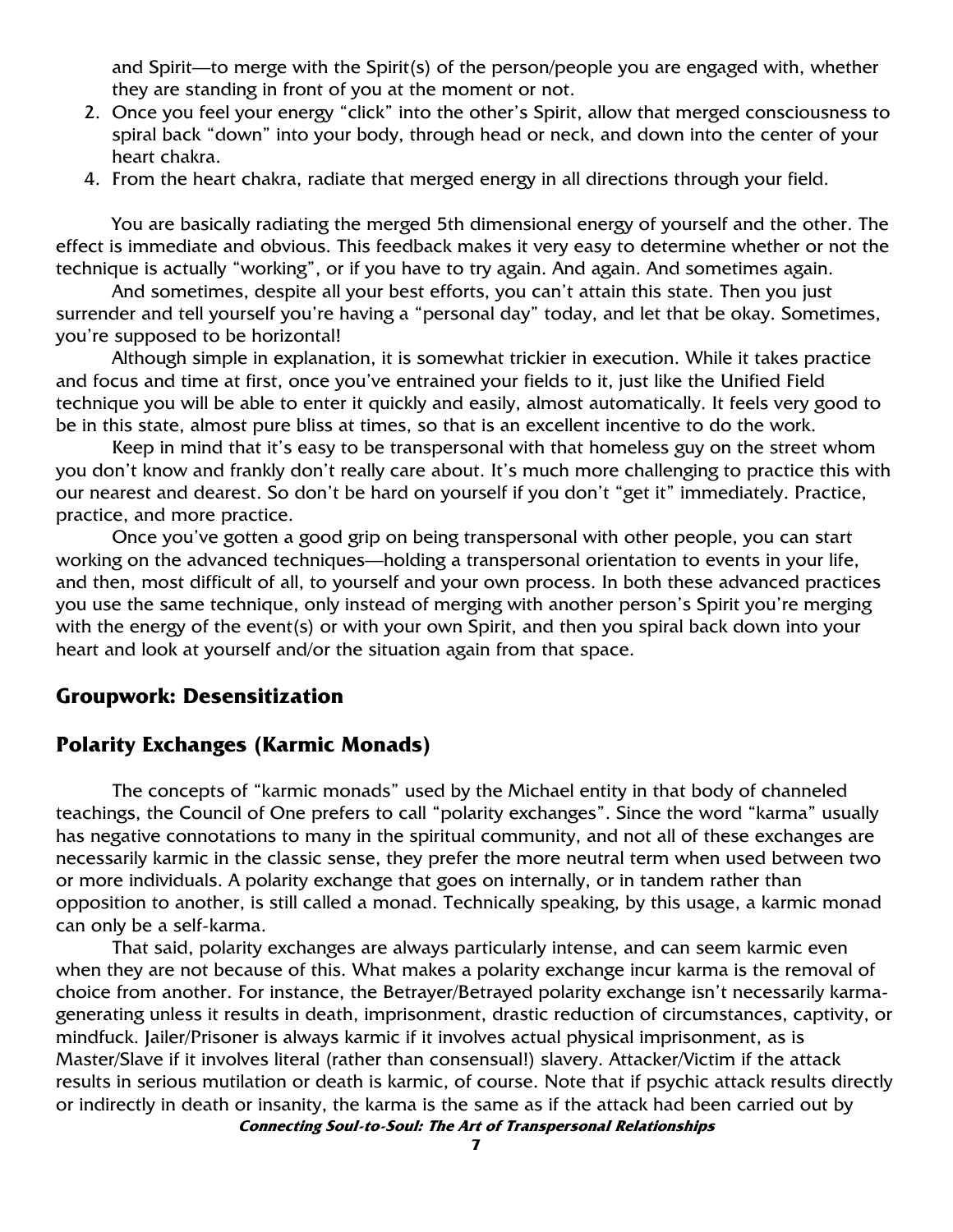physical means. Rape often generates a kind of polarity exchange called a sex karma, but by definition invokes the Attacker/Victim monad as well.

Polarity exchanges aren't inherently "bad"—they are in fact excellent teaching tools for essence while incarnate, and so are very useful. Whether planned in advance or occurring spontaneously between people for reasons of energetic resonance, the essence grows closer to understanding the greatest polarity exchange of all: Separation/Oneness.

Life after life, we play with all the different permutations of separation using the tools of karma, polarity exchanges, and the simple accumulated experience of so many lifetimes. By doing this, after a cycle of incarnations on the physical plane, essence is able to consistently, through the personality, see past the illusion of separation into the truth of our essential oneness while on the physical plane. By such means does the soul increase its capacity to experience, be, and share love, and evolve through its cycles of incarnations.

Note that anyone can play both sides of these exchanges at any time without it being an actual monad. For instance, not all brothers and sisters are doing Sibling exchanges, nor are all lifelong married partners always in a Spouse/Spouse exchange. Where such exchanges are invoked there is an intensity to it that isn't present normally, as the souls involved really focus on the relationship for the purposes of growth. Major monads are often planned by the souls in advance before incarnation, and so there's a sense of inevitability about them.

However, a lot of polarity exchanges become unintentionally or accidentally engaged because of field resonance. In other words, if someone sees themselves as a victim, they are likely to attract attackers, whose attack energy will be looking for its victim "match" in someone else's field. This is how predators scope out prospective marks. (It is also why identifying oneself as a victim can be so dangerous).

Once physically close enough, the two (or more) fields which are holding the polarity touch, attracted by the opposite resonance, then snap together magnetically and start the polarity exchange process, entangling the fields of everyone involved for the duration of the exchange. When the energy becomes balanced through action and energy expended on the physical plane to bring the exchange to neutral again, then the fields detach and the exchange is complete.

Sometimes bringing the exchange to neutral requires that the individuals involved play both sides of the monad. Where this isn't possible during the course of a single shared lifetime, the other side of the exchange will be completed in a future lifetime. For instance, in a Father/Son exchange, in one lifetime one individual is the father, and the other the son, then in a future lifetime, they will switch roles. With current transgender practices in the industrialized world, you can even start out with a Father/Son exchange and during the same lifetime have it change to a Father/Daughter exchange! So there are all sorts of new possibilities and variations essence can play with now.

Approached in this way, we can see that it's energy dynamics at work in these intense and seemingly senseless exchanges. Nothing personal, really. So in that case, if it isn't personal, using transpersonal techniques will prevent such accidental polarity exchanges and help extricate us quickly if we do engage with them for a bit.

If essence plans a polarity exchange relationship with someone in advance, chances are very good the personality will not be able to get out of it by any means, technique, or practice. However, holding transpersonal orientation helps prevent this kind of random engagement, and helps release it once engaged.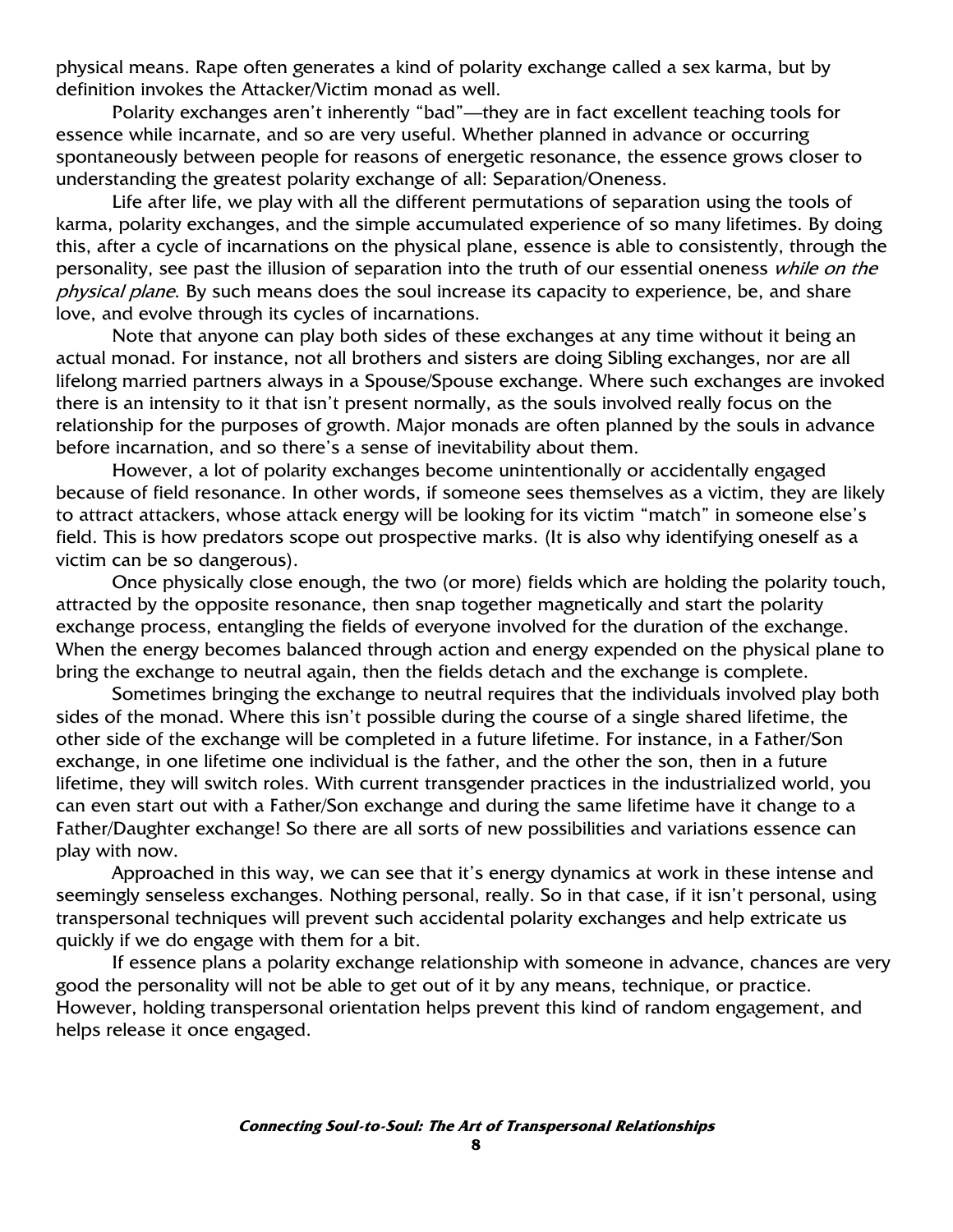# **Karmic Monads/Polarity Exchanges**

(As described in the Michael Teachings)

#### **Teacher/Student**

One person teaches the other something which is life-affecting and which helps the Student open up more potential and possibility on the life path. The Teacher is pivotal in helping the Student gain clarity on life in general or in some specific area of life. It is rare to find this exchange played out in traditional schools, although if a person does have a schoolteacher who is their Teacher, they tend to remember him or her for the rest of the life. Popular films which feature inspirational teachers in the inner city public schools, taking a particular student in her class under her wing, is a trope that portrays the Teacher/Student exchange within the context of traditional schooling.

### **Parent/Child**

This is an intense parent-child relationship which is examined at length in all of its aspects. Not every parent and child are doing this exchange. In fact, it is possible to have many children and not be doing a Parent/Child exchange with any of them. The subcategories of this exchange are: Father/Son, Father/Daughter, Mother/Son, Mother/Daughter.

#### **Imprinter/Imprinted**

The imprinter is someone other than a parent who has the role of imprinting a child during its formative years of 0-14. This can happen between relatives (for instance, uncle, aunt, grandparent, cousin, older sibling), or the imprinter can be a family friend or employee (such as a nanny) who is instrumental in influencing the child.

#### **Sibling Monad**

The relationship between siblings doing this exchange is usually very strong, and they remain prominent in each other's lives throughout the lifetime. Brothers-Sisters: In one life both will be brothers, and in another both will be sisters. Brother-Sister: In one life, one is the brother and the other is the sister. In a subsequent life, they switch.

### **Marriage or Spouse/Spouse Monad**

A couple who have a lifelong mate relationship. Note that not all lifetime marriages are doing this monad, but the intensity of the exchange does assist the longevity of such relationships, because the compelling nature of the exchange will give them an extra boost to persevere over the long haul.

#### **Leader/Follower**

**Connecting Soul-to-Soul: The Art of Transpersonal Relationships**  There are some interesting variations on this polarity exchange. The Leader can be someone the Follower feels compelled to follow, such as a political or military commander. There is a maturesoul warrior karmic monad called "Honorably Serving a Corrupt Master" that often involves this polarity exchange in some way, if the leadership is corrupt. The Leader can also lead the Follower on a more intimate basis, such as a business mentor. Or the Leader can be someone whose every major life move is echoed by the Follower's. For instance, the Leader marries, the Follower marries a couple of years later. The Leader goes to engineering school, and the Follower attends the same school some years later, also becoming an engineer. The Leader has a son and two daughters, and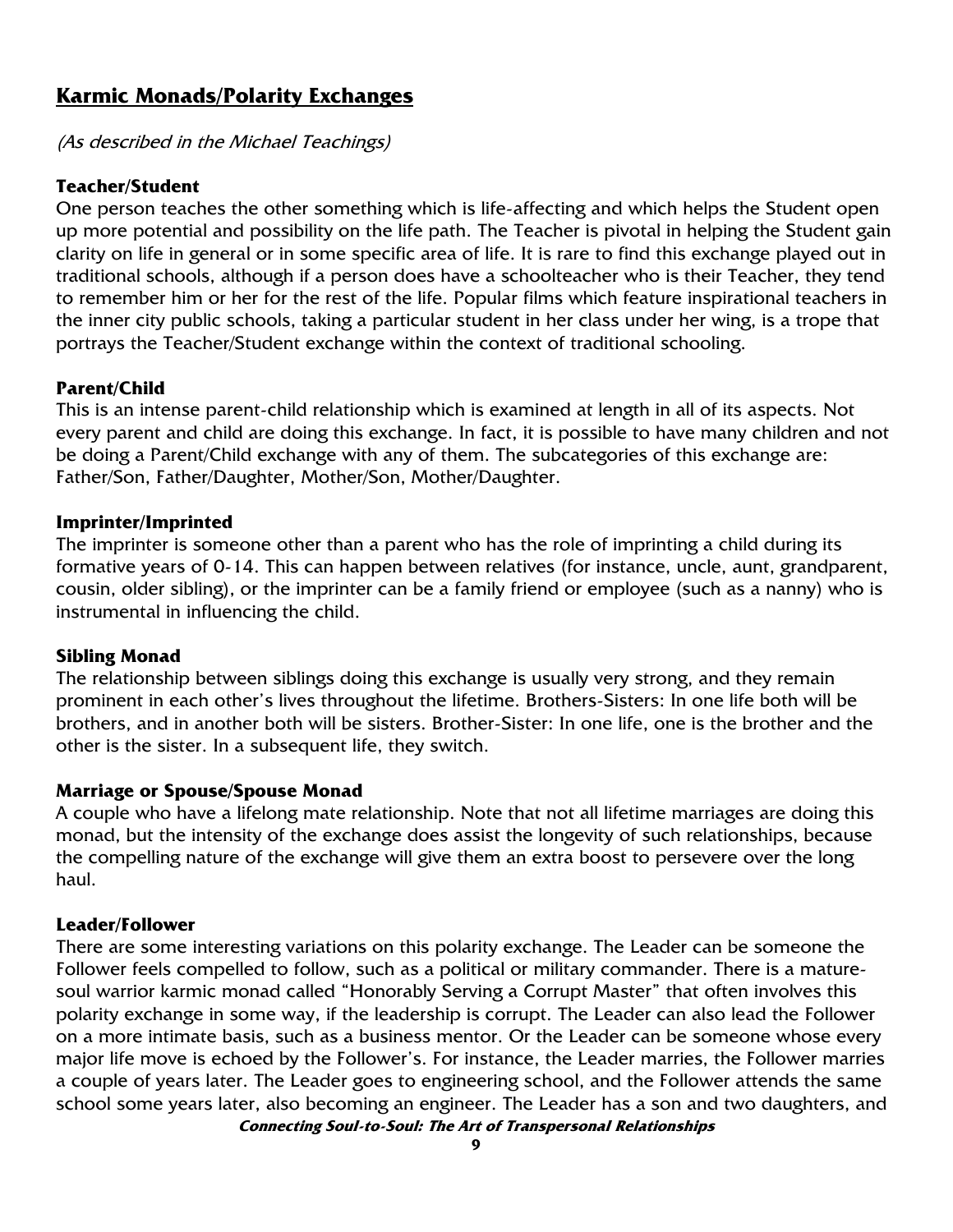then the Follower has a son and two daughters a few years later, and so on. The people engaged in this kind of exchange need not be in constant contact for these similarities to occur, but the participants are usually conscious of each other and check into each other's lives periodically to assimilate the parallels and bring the lessons of the exchange to bear. This type of an exchange can be for a lifetime, or for a few months. Sometimes, this variation on the exchange involves illness. One person will get a certain disease, and then the other will contract the same or similar disease not long after. By going through the illness together, they can offer not only mutual comfort and support but integrate the lessons of the illness together.

#### **Attacker/Victim**

This can range from mildly annoying verbal attack all the way to rape, mutilation, and murder. The milder form of this exchange is played out endlessly online by trolls in internet posts. Mature and old souls often engage in this monad psychically rather than physically by exchanging psychic attacks on the upper physical plane or lower astral level. Polarity can flip back and forth, from Attacker to Victim, very quickly in these cases, as fluid as the energy that sustains them. The subjective nature of the participants' perception and the massive amounts of projection coming from all parties often make such cases hard to untangle as to who was the initiator or aggressor. Younger souls usually prefer to get more down and dirty and keep it physical for the primal experience of it, though there are of course exceptions. As seen from criminal cases from the past such as the "Burning Bed" and Lorena Bobbitt, when the polarity flips on this exchange and the Victim becomes the Attacker, it can become very violent and intense. This is one of the reasons why it can be dangerous to be near people who identify themselves as victims, or who are actual victims of systematic abuse of some kind, whose wounds and trauma remain unhealed. Such people need to be treated with care and caution, encouraged to leave their situation as safely as possible, and offered the most gentle and loving healing modality available.

#### **Healer/Healed**

The Healer can heal on the psychological level, but usually this exchange involves some kind of physical care that is somehow life-changing, like the oncologist who treats a patient whose cancer goes into remission, or a friend or relative who nurses the Healed from the point of death back to health. This exchange also can be done with alternative or non-traditional energy Healers as long as the work is life-affecting in some way, and expands possibilities for the Healed. Psychotherapists who help guide a patient away from depression or suicidal tendencies can also be performing this exchange, as it is assistance that drastically affects the outcome of that person's life.

#### **Rescuer/Rescued**

The Rescuer saves the Rescued from either a life-threatening situation (like drowning) or one that affects the way she lives her life (like a stifling marriage).

#### **Integrator/Eccentric**

One person (the Eccentric) comes up with the original creative ideas and the Integrator gives these ideas practical application. If this exchange falls into a quadrate with two other people, the Eccentric will take the Love position and the Integrator will take the Knowledge position. Added onto an existing quadrate, these two fall into their natural positions in an effective sextant (Integrator and Eccentric).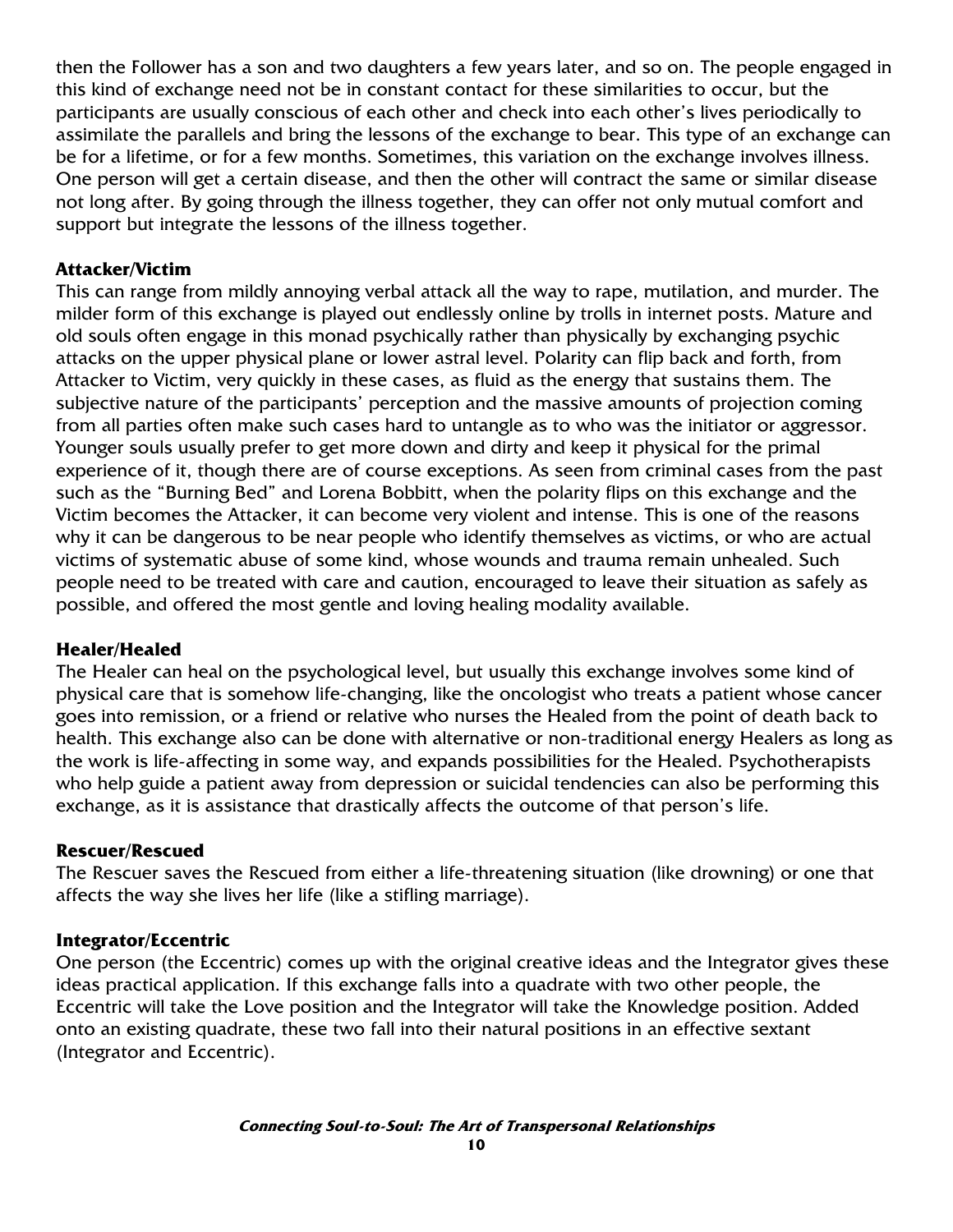### **Hopelessly Loving/Hopelessly Loved**

One person is in love and the object of affection remains neutral, but has to learn to deal with the situation. The Hopelessly Loved often feels blocked from loving the Hopelessly Loving even if he or she would prefer to respond.

#### **Passionate/Repressive**

A charismatic, extroverted, impulsive person teams up with a stable, structured, calm one.

#### **Promiscuous/Impotent**

Marital or sexual relationship where there is an extreme disparity in libido between the two partners. The Promiscuous partner desires or needs more sex while the Impotent partner's response is lack of desire and frigidity. The more the Promiscuous desires and badgers the Impotent partner to meet their sexual needs, the more the Impotent partner withdraws, and yet they are drawn to be together. Note that this exchange can switch polarities during the course of a relationship, so that at different times one will be Promiscuous, and at other times Impotent. Impotent also doesn't necessarily mean that a male partner is unable to perform sexually, although physical impotence is often the result of this exchange, at least in regards to the Promiscuous partner.

#### **Independent/Dependent**

This often takes the form of one person who is literally dependent on the other for survival. Often the Dependent will be physically or developmentally disabled in some way and need a caretaker. Less often, the dependence is psychological.

#### **Pivotal Facilitator/Facilitated**

The appearance of the Pivotal Facilitator triggers a pivotal shift in the other person's way of being or of perceiving themselves and their situation. Sometimes the Facilitator takes an action or says something that acts as a catalyst to cause the other person to change their life in some major way. Sometimes the simple appearance of this person energetically enables great change. People will often call in a Pivotal Facilitator to help shake up their lives if they feel stuck in a current relationship. The Pivotal Facilitator can check into the Facilitated's life once, or periodically over the years. If the Pivotal Facilitator is constantly in the other's life, it can mean a whirlwind of nonstop change, and so that is the reason for the common advice in some circles: "Don't marry your Pivotal Facilitator!"

### **Slovenly/Meticulous**

"The Odd Couple". One person is a slob and the other is fastidious in their person and surroundings. This exchange teaches tolerance and compromise, since the home is such an intimate venue.

### **Passive/Aggressive**

One person is hot-tempered, and the other is calm and slow to anger. Passive can be either oblivious to or not bothered by the other person's aggressions or she can be terrified and martyred. This exchange shows up in workplaces and marriages. For a literary example of a workplace relationship that portrays this polarity exchange, see Bob Cratchit and Ebeneezer Scrooge from Charles Dickens' A Christmas Carol.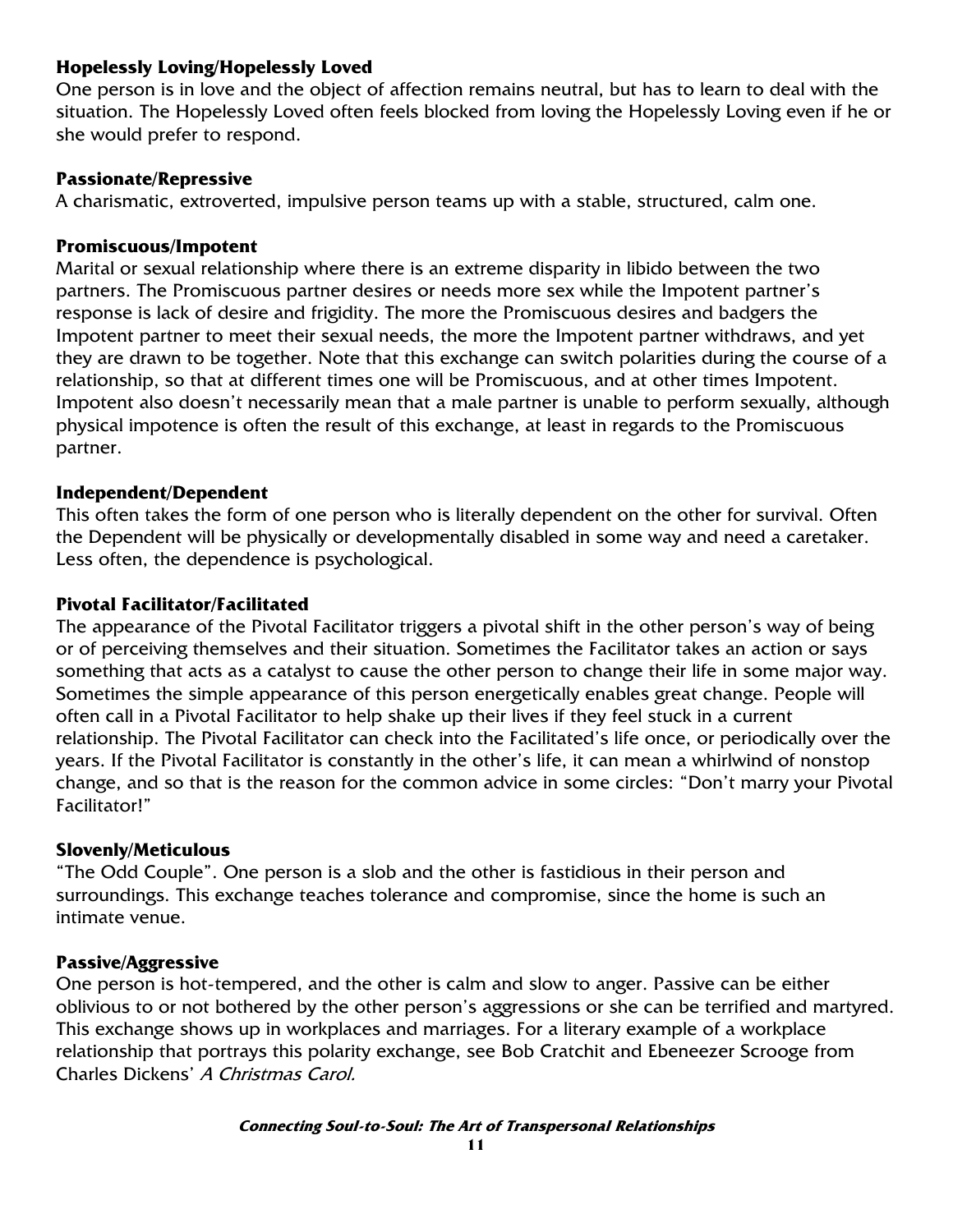### **Adept/Apprentice**

The Adept has mastered a skill and teaches it to the Apprentice, the learning of which changes his life in some material and significant way. This is different from Teacher/Student because instead of teaching a life-affirming truth, the Adept trains the Apprentice in a craft or skill.

### **Guru/Disciple**

The Guru imparts spiritual truth to the Disciple which causes a change in the life-path. People selling everything they own and abandoning their families to live on communes with gurus is a good example of this polarity exchange in action.

### **Artist/Patron**

Artist is a creative person whom the Patron markets or publicizes. Patron can support the Artist financially so that she can create for a living, for instance, giving a stipend, grant, scholarship, or show in the Patron's gallery.

### **Deserter/Abandoned**

A person on whom the Abandoned's survival or stability depends abandons them with no warning, leaving an immediate vacuum. Divorce, abandonment as a child, or abandonment in a lifethreatening situation. Since it is karmic to abandon someone whose livelihood or well-being depends on your care and support, this is almost always a karmic polarity exchange.

### **Profligate/Temperate**

This exchange centers around money. Extravagant and spendthrift versus moderate, restrained, even miserly. The Temperate controls the Profligate and teaches her how to restrain herself from financial excess. Profligate can be self-destructive, such as spending all her money on her addictions. The Temperate helps her kick the habit. The Profligate is always in the position of giving away or wasting what she needs to survive.

### **Innocent/Sophisticate**

The Innocent sees life as simple, the Sophisticate sees complexity. From the Michael Teachings, a person with the life goal of reevaluation and one with the life goal of discrimination would be inclined to explore this polarity exchange. The Sophisticate teaches the Innocent complexities she needs to survive, while the Innocent teaches the Sophisticate the joys of the simple pleasures of life. In literature, the characters Don Quixote and Sancho Panza played out this exchange in tandem. Many tropes from romance novels are also based on this.

### **Master/Slave**

The Slave is literally enslaved to the Master legally, monetarily, or emotionally. It can play out in a marriage where one partner controls everything, including the money or in some way has the emotional upper hand. Due to legal and social changes in the Western world, the slave trade has gone underground into a black market, but is still alive and thriving worldwide. Often pimps and their prostitutes play out this polarity exchange. Consensual adults use BDSM sexual practices to explore it also, and it features prominently in some popular bestselling erotica novels.

### **Player/Pawn**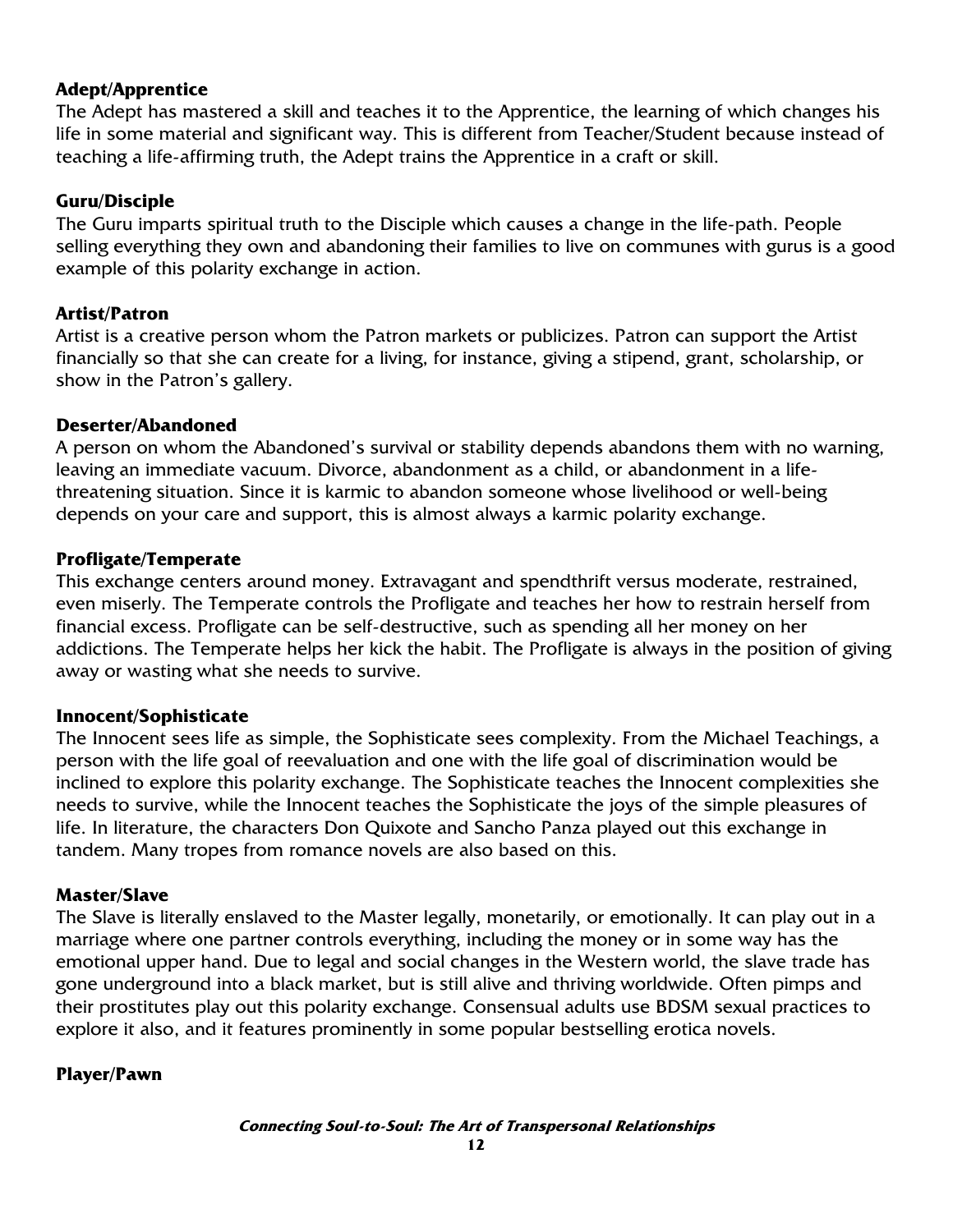One manipulates the other, without the Pawn's awareness. The Player might be a national leader or CEO, or the head of a small-town auxiliary group. The Pawn is a go-between used by factions in a larger strategic game who can be easily sacrificed. Can also be played out in more intimate personal relationships. This polarity exchange is a literary trope that has been explored in recent popular erotica bestsellers also.

### **Defender/Defended**

Someone who cannot defend herself because she's too weak, too young, or too lacking in needed skills, and the person defending her. The attorney-client relationship is a natural way to explore this exchange, as is an accountant-client where the accountant is defending the client from tax collection agencies. Bodyguards and their wards may also be playing out this exchange at times.

# **Hidden/Disclosed**

A good recent example of a very public enactment of this exchange was Kevin Starr's exposure of Bill Clinton's extramarital affair with his intern. There was a karmic intensity to Starr's desire to expose all of the truth about the situation that suggests that this exchange was in play at the time. One tries to keep something secret and the other discloses it. Richard Nixon and the informant known as "Deep Throat" also enacted this very publicly during the Watergate scandal of the last century. Whistleblowers of all kinds often feel compelled by the intensity of this polarity exchange to disclose what they know, while the other feels an equally strong desire to keep it under wraps.

# **Slanderer/Slandered**

One does something innocent which can be interpreted critically. The other disseminates the negative and inaccurate interpretation of the action. This polarity exchange is engaged in constantly in social groups of all kinds, whenever the gossip machine gets particularly venomous.

### **Jailer/Prisoner**

Prison guards and the prisoners they are guarding constantly play out this exchange. Interestingly enough, many prison guards often feel as jailed as the prisoners, as they are also locked up day after day in the same environment (though at least they get to leave every night, and can quit their jobs to work elsewhere, while the prisoners are truly incarcerated). People who kidnap children and keep them in their basements for years for sexual and/or other purposes are enacting it as well.

### **Separation/Oneness**

This is the Prime Exchange, the Great Monad, the reason we play out all the other polarity exchanges in every permutation, over and over again, life after life. Using them as learning tools, we go to the outer lonely limits of separation and return full circle back to the knowledge of our essential oneness with All That Is. We are no longer creating or participating with karma because we are in a state of internal balance, transpersonally oriented to ourselves and All That Is and generating no charge to attract its opposite.

# **Exercise: Telepathic Imaging Release**

Sometimes, we build telepathic images that limit our experiences and perceptions of ourselves and others. It can often be very helpful to release these obsolete, unnecessarily limiting images. Many people are unwittingly limited by their own constricting (and usually inaccurate) self-images, for instance. And in relationships, obsolete telepathic imaging can be extremely damaging.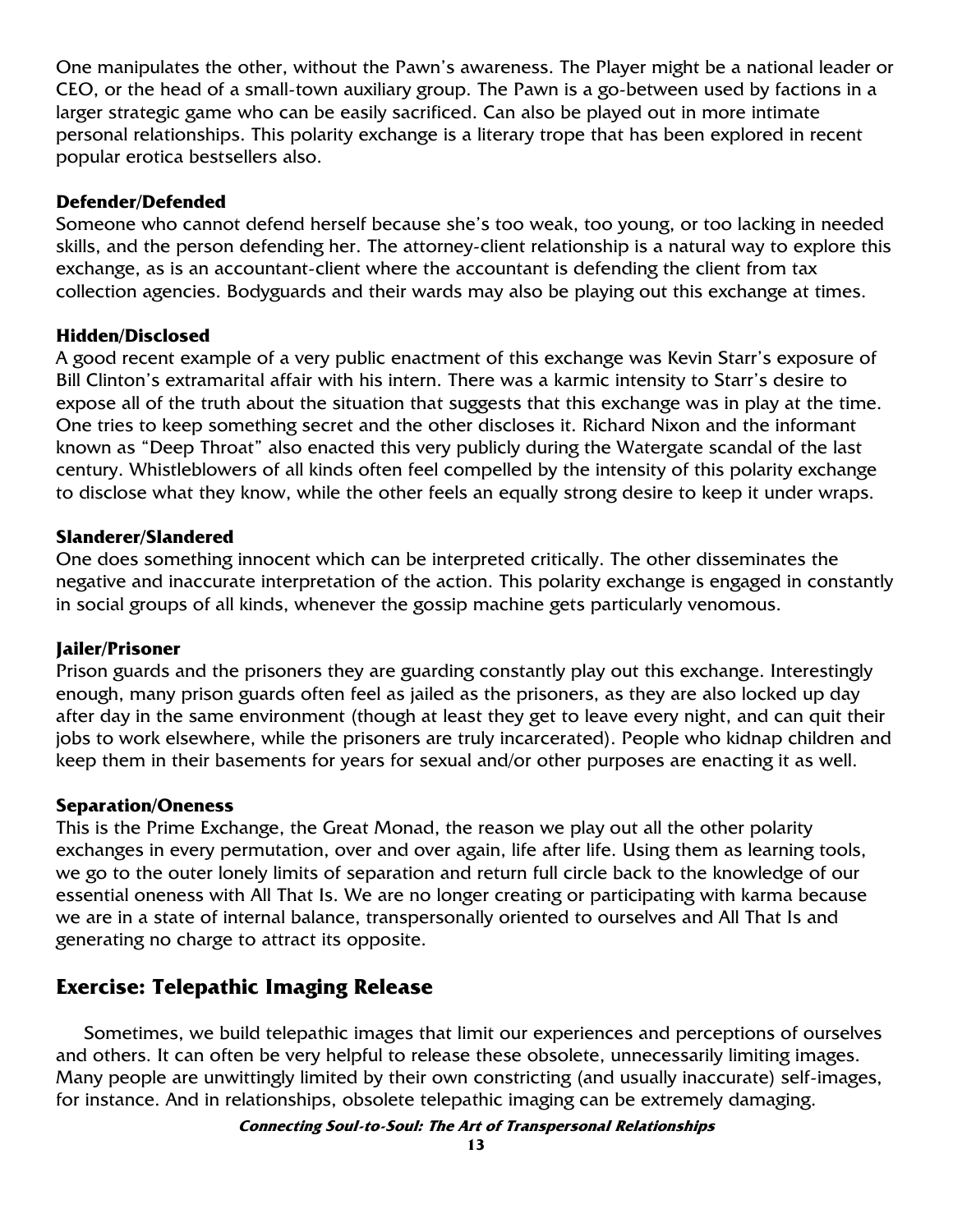- 1. Unify your fields using the Unified Field Meditation.
- 2. Call upon Spirit, Grace and Purity Elohim, and the Violet (or Ultraviolet) Ray for assistance.
- 3. Center your consciousness in the Threefold Flame in the center of your heart chakra, as in the Connecting to the Inner Altar of the Heart exercise. For the purposes of this exercise, the Love flame represents the emotional body, the Truth flame represents the mental body, and the Energy flame represents the physical body. The flames become "monitors" that will show you what is going on in each of these bodies.
- 4. Call up the following, in turn. They may show up in one, two, or all of the three monitors.
	- a) All telepathic images of "Self". All statements starting, "I am…"
	- b) All telepathic images of "Significant Other(s) in my life." All statements starting, "My husband is…", "My wife is…", "My lover is…", "My child is…", "My mother is…", etc.
	- c) All telepathic images of "My gender." All statements starting, "Women are…", "Men are…"
	- d) All telepathic images of "The opposite gender." All statements starting, "Women are…", "Men are…"
	- e) All telepathic images of "People in general." All statements starting, "People are…"
	- f) All telepathic images of "Life, the world, the Universe." Statements such as, "Life is…", "The Universe is…", "The world is…"
- 5. Once you've called up the energy of these things to display on your internal monitors, pulling them out of your body and field, you then request, "Spirit, please transform these images into new structures that completely support the mastery and sovereignty of all concerned. Please transform into the images you feel to be most appropriate at this time."

# **Transpersonal Support Constellation**

The support constellation begins with an octahedron.



This is you. We call this the Master position. You determine what support you will accept. There are eleven positions in the constellation. There are two tetrahedral that combine to make a star tetrahedron, which looks like a three-dimensional Star of David.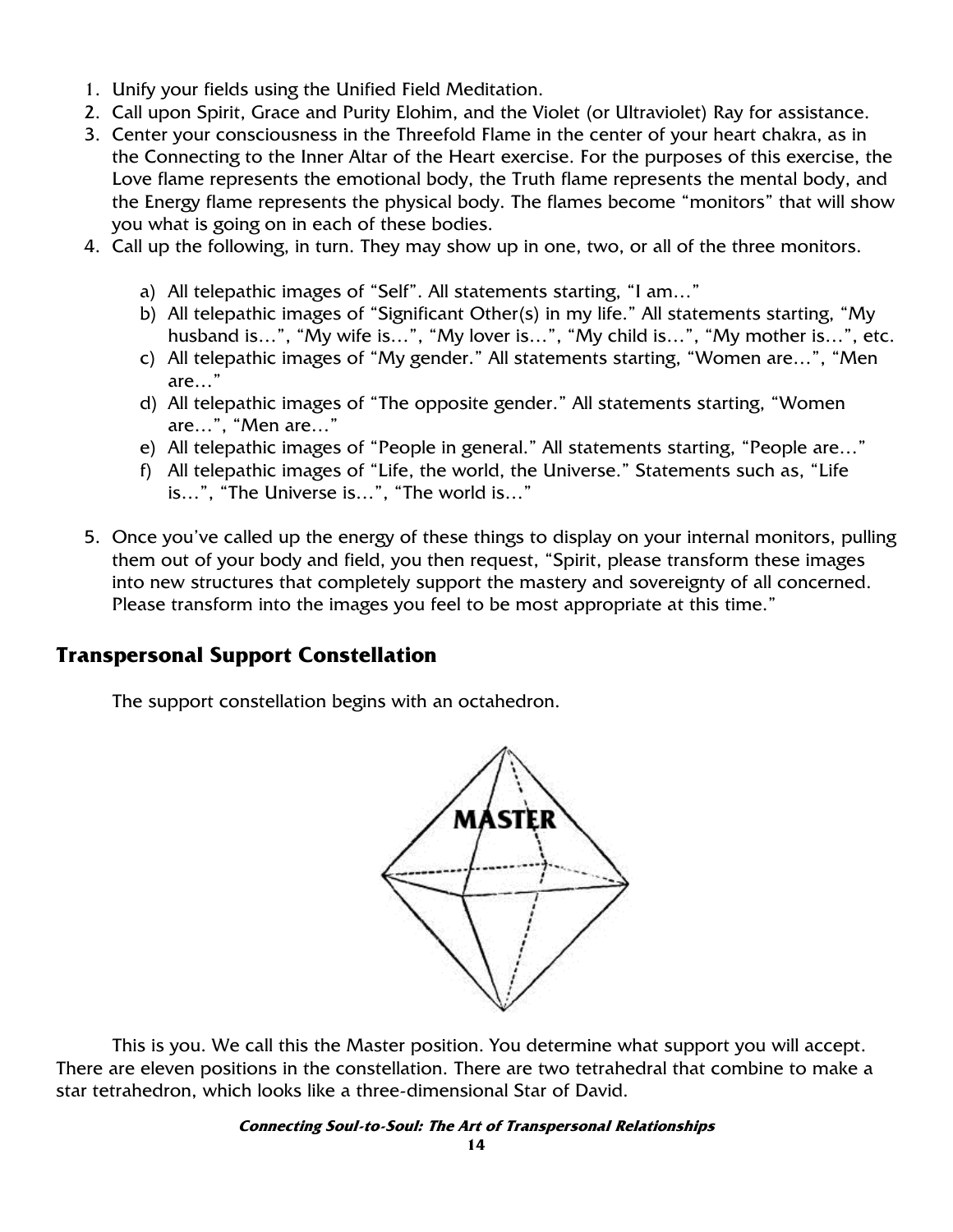The upward pointing tetrahedron we call the Vision or Inspiration constellation and it is made up of:



**Anchor** holds the physical position is absolutely necessary in your life if you are doing lots of multidimensional transformation. The Anchor helps you feel safe and stable no matter how intense the changes are that you experience. They accept you completely and help you accept what Spirit is requiring of you. They make you feel like your back is covered. They are extremely reliable. You can call on them for anything, and they never make you feel obligated. You can count on them to tell you the truth as they see it. When you ask them their opinion, an Anchor will give it to you without ingratiating, embellishment, dissembling or expectation. Having an Anchor in your support constellation allows you to feel free to reach for ever vaster levels of your being and vision.

**Wonder** is in the emotional position. A person in your Wonder position illuminates the Divine Mystery to you. They facilitate you in seeing the beauty in everything, and experience the awe of creation. They may point out a flower and suddenly you see all the sacred geometry within in. They point to a cloud, and you see angels, or spaceships. Wonder directs you to enter the mystery, go beyond your concepts and definitions, and be inspired by everything around you.

**The Divine Fool** is a person who, at least when they are around you, lives without rules. They are often playful and push you to live outside your own boundaries. Through the use of humor, paradox, absurdity, and outrageous behavior, they key you into the Cosmic Joke. By making you laugh, they help you to access your own truth. They allow you to get a vaster perspective through the force of humor. They encourage you to live without rules, limits, or fear. The Divine Fool holds the mental position.

**Love** holds the spiritual position in the upward-pointing tetrahedron. This person allows you to feel loved and accepted to the core of your being. Total unconditional love. This person holds an unshakable telepathic image of your mastery, sovereignty, and wholeness. Love supports you in every way to be who you truly are.

When all four positions are filled in the upward-pointing tetrahedron, it is much easier to access who you are as a multidimensional, spiritual being. Sometimes, when all four positions are filled, there will be a fifth person who embodies Inspiration or Vision in your life. When you are in their presence, Heaven on Earth feels like it is Reality and anything is achievable.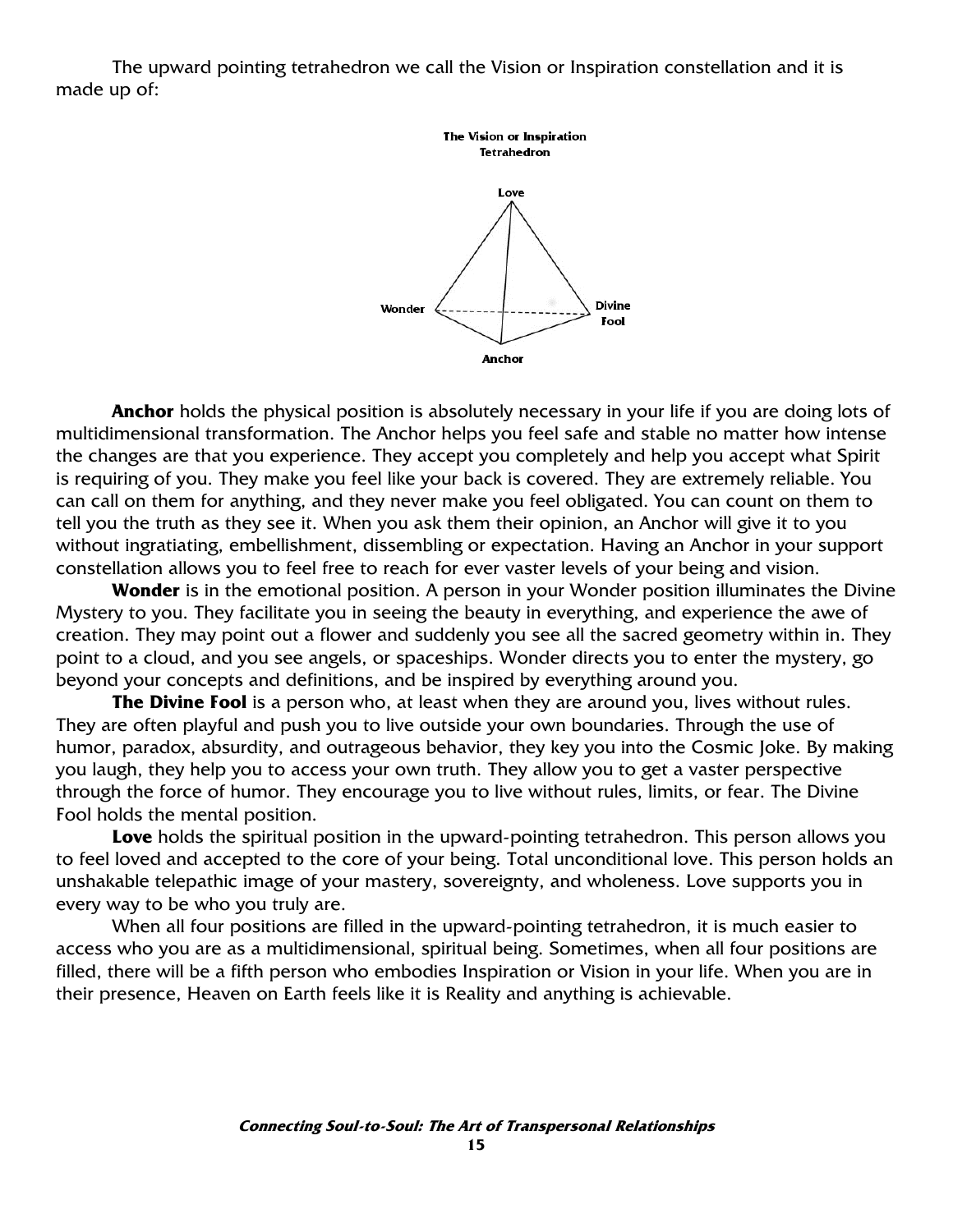#### We call the downward-pointing tetrahedron **Purpose** or **Manifestation**.

The Purpose or Manifestation Tetrahedron



**Requirer** holds the physical position. The Requirer can show up in several forms. First, they require you to be all you can be. They will point out your next steps, or things you need to work on. They will say to you, "Think you need to…(deal with your imprinting, be more in the Now, learn to type, do the Unified Field Meditation, an astral cleanse, etc.). They also may push you to be more disciplined. They may push your buttons and piss you off. Sometimes, a Requirer will take the form of your D.A. (Designated Asshole). So you learn how to deal with them. The Requirer is necessary in the constellation to help keep you in integrity. They point out your blind spots, and this isn't always comfortable or welcome news. You can usually count on them to be straight and honest with you. What they say may not be what you want to hear, but you can be sure it will be what you need to know. Requirers are often skilled at the "strafing run"—they are able to address areas of denial without triggering (or avoiding) the defense mechanism of your closed systems.

**The Magical Child** is in the emotional position, and shows that surrendering to Spirit is fun. The Magical Child reminds you that play is integral to successful manifestation. They redirect you from serving form to serving Spirit. The Magical Child points out when you are doing things you don't enjoy, running obligation, forcing yourself, struggling. They point out when what you're doing or your positioning to what you're doing diminishes the expression of your divine design. The person who is your Magical Child stimulates your experience of living your vision by allowing you to be fully present, spontaneous, and authentic.

**Catalyst** is the mental position. When you are with your Catalyst they stimulate lots of possibilities, ways to do things, areas to explore. They stimulate insight and practical ways of accomplishing goals. You feel filled with new ways of perception, ideas, or skills that you are trying to access. They feed you stimulation so that your sense of purpose and possibility is everexpanding. Sometimes a Catalyst will play "devil's advocate" so you can see the forest as well as the trees. As soon as your form a closed system, a Catalyst will throw data into it so it can collapse and re-form at a more advanced, higher level.

**Wisdom** holds the spiritual position and acts as an integrator. By assisting you in shifting your perspective to hold a more all-encompassing perception of any given situation, Wisdom allows you to synthesize all of the components of the star tetrahedron of your support constellation. They help you integrate your vision, your purpose, and your life. Wisdom helps you to take action, based on your truth, in the service of Love.

In the downward-pointing tetrahedron, when all positions are filled, we call it the Purpose or Manifestation tetrahedron. It is focused on the physical plane in the sense of accomplishing Spirit's purpose and manifesting your Divine Design in the physical. Occasionally you will have a person who embodies this for you. When you are near them, you feel very "on track", fierce, and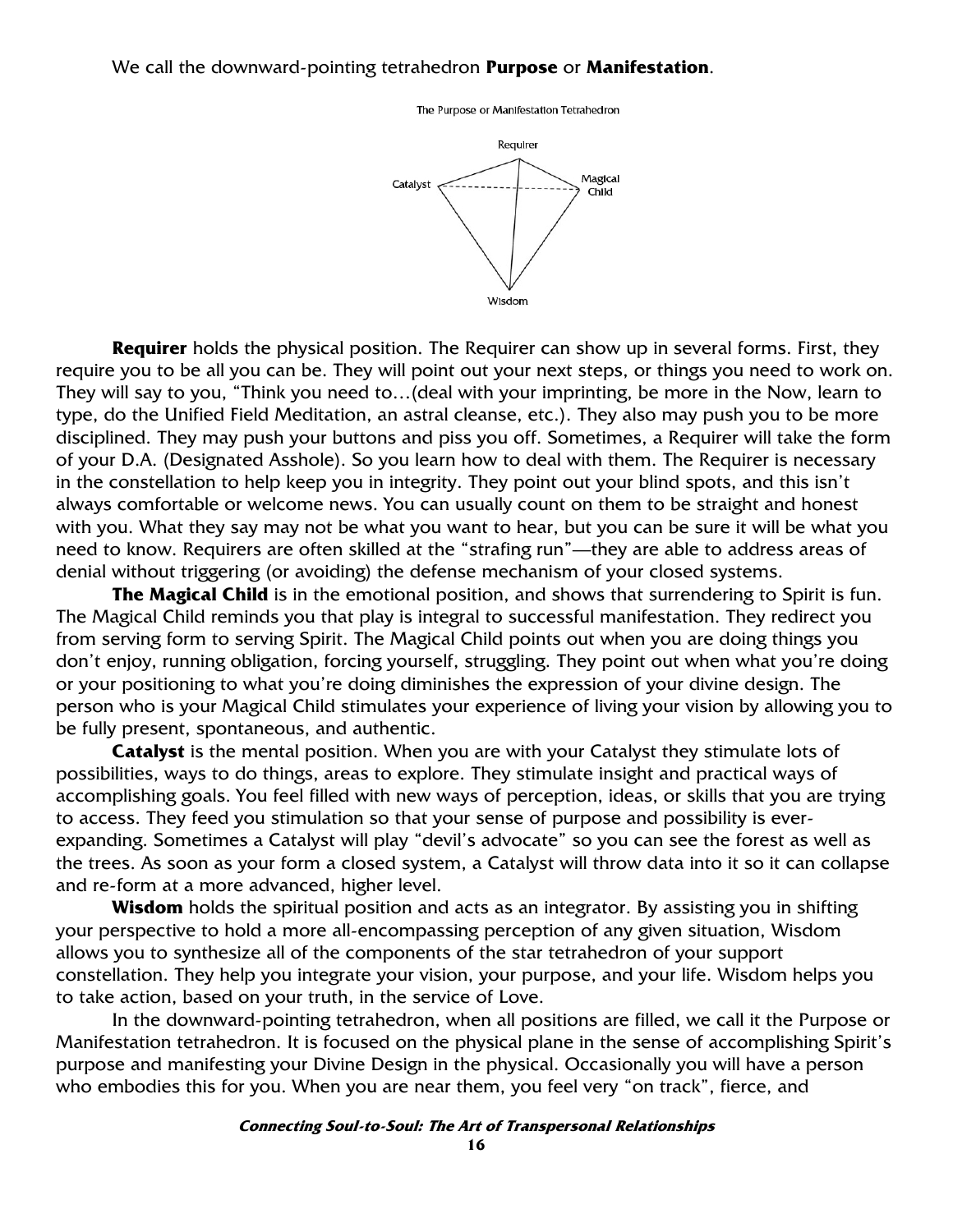unstoppable. You feel you can accomplish anything and that you have clear, practical ways of carrying out Spirit's vision of joy on Earth.

We call this a transpersonal support constellation because none of these positions will collude in your limitations, fears, or survival patterns and will push you to move outside of your illusions. "No collusion with illusion." Every one of them will be of assistance in moving into transpersonal, vertical positioning. Often this movement occurs naturally when you are in their presence. When you hang out, talk work or play with any of these support positions, you spontaneously feel the flow of Spiritual Signature throughout your body and fields. Whatever is there to say or do pours through without any holding back. Support constellations are formed by Spirit and are usually made up of your favorite co-creative buddies. You have strong spiritual connections and a breadth of experience together serving on myriad planets and in many universes.

The more people in your life who can fill these positions, the more supported you feel by the Universe and by Spirit. You have the experience of the Universe rearranging itself to accommodate your pictures of reality. You usually have lots of synchronicity with your support constellation. You call each other at the same time. You're thinking about the same things. You feel like you're on the same wavelength. Often, we'll have one person who fills many of these positions, switching to different points in the constellations as required. The more people we allow to fill these positions, the more support we feel from the Universe and more co-creative "juice" is available to everyone in the co-creative circle. The more we play with those in our support constellations, the easier it is for us to access vision and inspiration, and to manifest our divine design and purpose on the physical plane.

# **Emotional Alchemy**

#### **Stages of Emotional Alchemy**

(modified from *Making Love Work* by Barbara De Angelis)

- 1. Anger
- 2. Hurt
- 3. Fear
- 4. Regret
- 5. Intent
- 6. Love
- 7. Exultation

Emotional Alchemy allows us to decouple horizontal positioning in the emotional body through the expressing of complete truth using the mental body, then through exultation reestablish the transpersonal spiral. If both parties need to express, it is suggested that you express layers one through six while the other listens. Then your partner expresses one through six, while you listen. Do step seven together. Try not to defend while your partner expresses. Really listen, and wait for your turn. Depending on how serious the miscommunication, several layers may be needed to invoke these steps repeatedly until all is clear between you again.

### **An example situation using Emotional Alchemy:**

**Incident:** Your partner is three hours late coming home from work, didn't call home to tell you or respond to your calls or texts, and you've been waiting to have dinner with him or her.

**Connecting Soul-to-Soul: The Art of Transpersonal Relationships**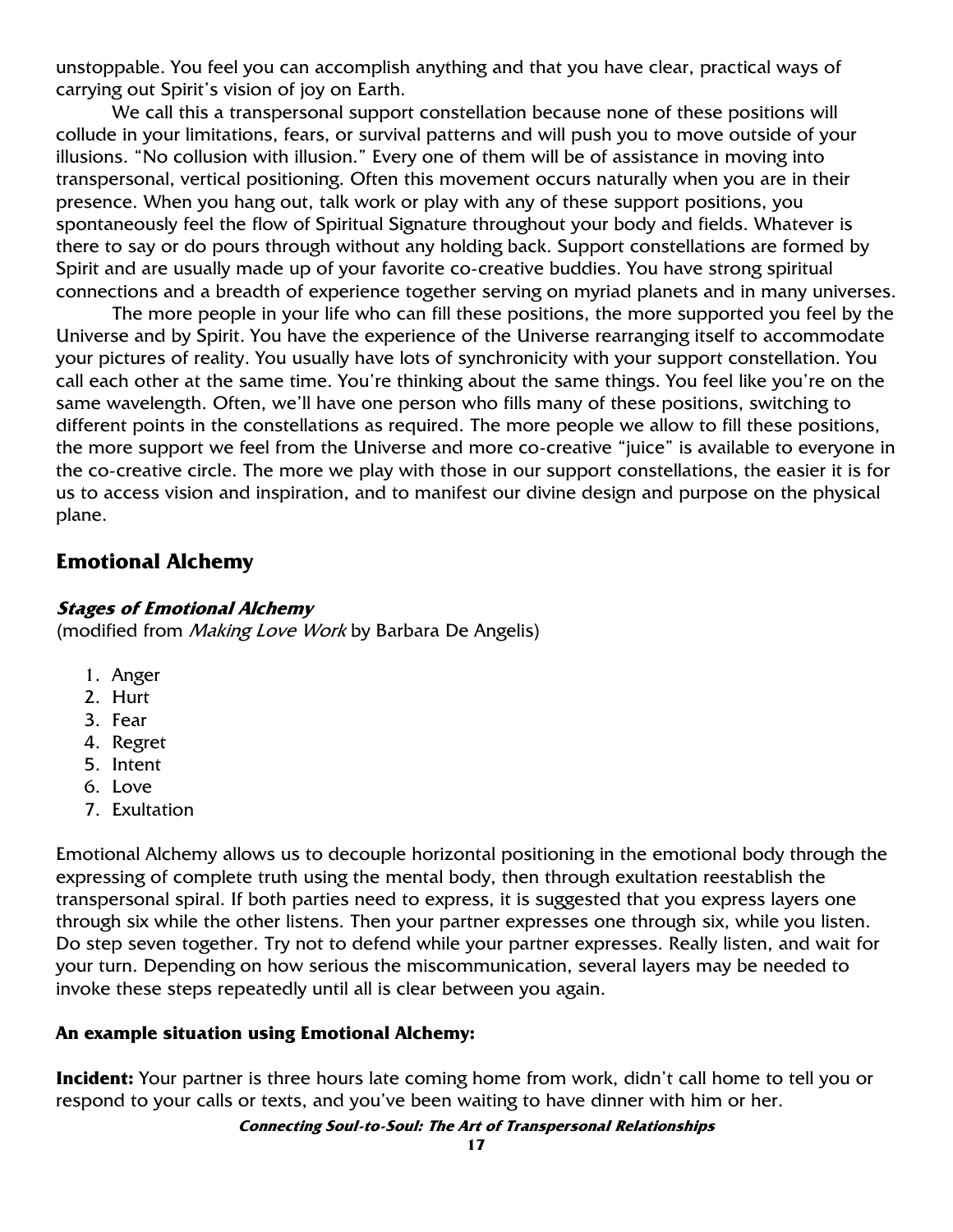### **Your initial feelings:** Anger, resentment, worry.

I hate it when you don't communicate your plans with me.

I get so angry when I think you'll be home any minute, so I wait to eat, wait to do anything I might want to do, and basically my energy is tied up, just because you didn't bother to phone and tell me your plans.

I am fed up with your lack of communication skills.

I am angry that this upsets me so much.

It hurts me when you seem so disrespectful of my feelings and time.

I feel awful and diminished when your actions say to me that I'm so unimportant to you.

I feel so disappointed when you don't call in after we've talked about this so many times and I've told you how it makes me feel.

I feel ashamed that I am so upset.

To me, actions speak louder than words. When you do this, I'm afraid you're harboring unexpressed emotions and resentments that could sabotage our relationship. When you do this my mind goes nuts with worry and I become afraid that maybe you've gotten into a car accident.

I'm scared that you don't respect me.

I'm sorry that I didn't just go ahead and eat dinner, I'm sure being so hungry has made me feel worse.

I'm sorry if asking you to call in makes you feel like I'm trying to control you. That's not my intention.

I'm sorry this incident upsets me so much—it really is a Red Alert issue for me.

I understand that sometimes you need to hang out with someone after work. I don't mind that at all. I just want to know when it's happening so I can make other plans with my time and know that you're okay.

I want this kind of incident to stop happening in our relationship.

I want you to feel free to have friends and spend time with them.

I hope that we can resolve this communication glitch. For a little while let's try calling in every night before you leave work. Maybe we can build in a communication habit.

I love you and I know you didn't intend to hurt me.

I am so grateful to have you in my life.

Thank you for being willing to listen to me express my feelings.

I forgive you for not calling home.

You are so magnificent!

I love you to the core of Your being. I love me to the core of My being. I love you to the core of My being.

I love me to the core of Your being.

#### **Connecting Soul-to-Soul: The Art of Transpersonal Relationships**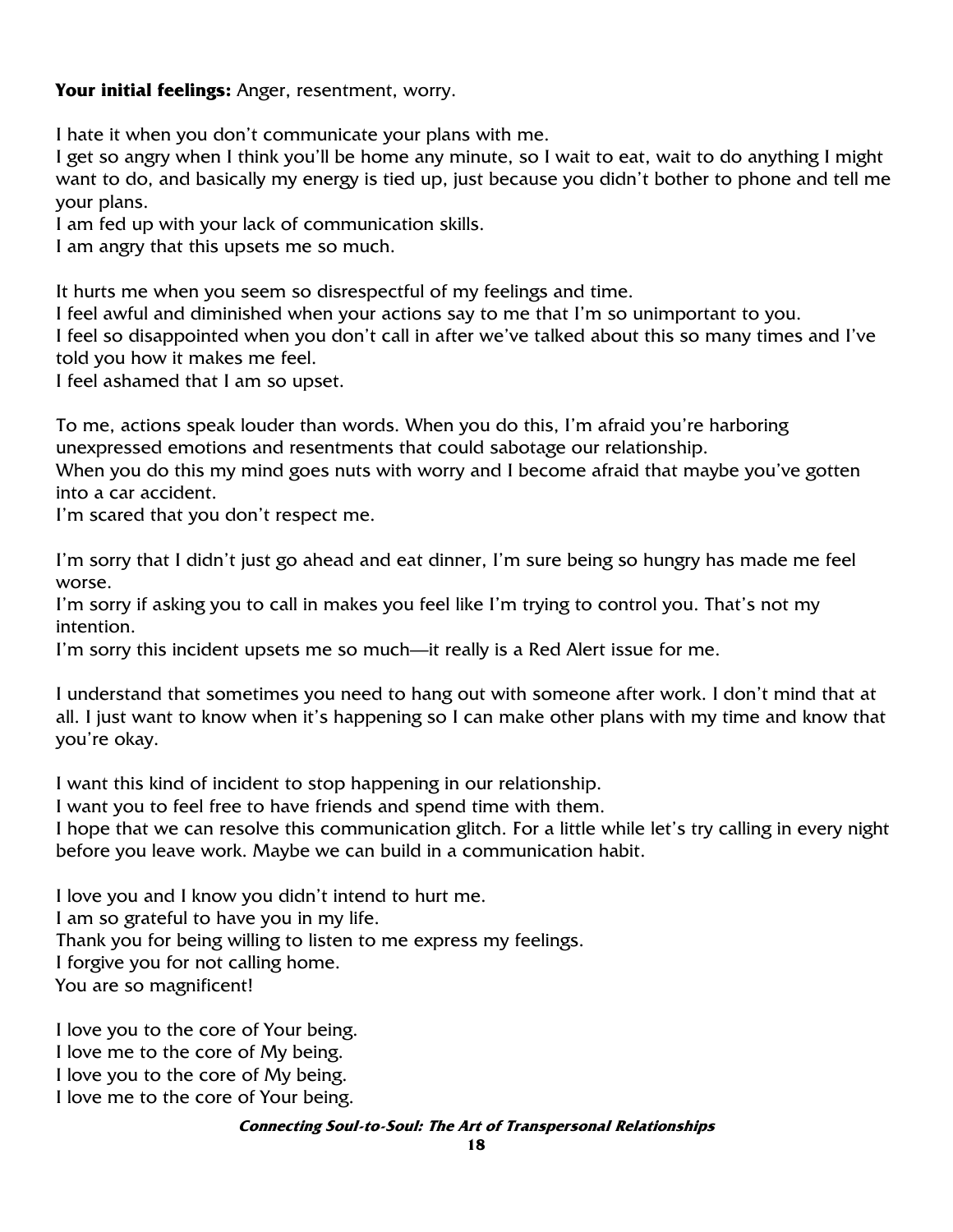I love us to the core of My being. I love us to the core of Your being. I love us to the core of Our being. I love You to the core of Our being. I love. I AM.

# **Guidelines**

- 1. Don't skip any of the levels. Start with the anger and go down until you get to the love.
- 2. Remember these are emotions, not thoughts. Don't tell stories or explain yourself—use phrases that help you get in touch with your feelings.
- 3. Don't interrupt your partner when it's his or her turn. Wait until he or she is finished to respond, and then frame your response using the same format.
- 4. Speak directly to the person even if he or she isn't physically present, i.e., "Mom, I hate it when you…" NOT "I hate it when my Mom…"
- 5. Don't get frustrated the first few times you try this. The more you practice the easier it will become.

# **Helping Someone Open Up**

Lead him or her through by asking questions about the different levels of feelings:

- Did I do something to make you angry?
- What made you mad about what just happened?
- Did I do something that hurt you?
- What's making you sad right now?
- What are you afraid might happen?
- Does this remind you of another time you felt this way?
- What do think I (the other person) was feeling?
- What would you like to happen?
- Do you have any suggestions to change things?

Do **NOT** ask questions about the Love, because people often feel very pressured by that.

### **Expressing the Deeper Truth with Emotional Alchemy**

- 1. ANGER, blame and resentment
	- a. I hate it when…
	- b. It makes me so mad that…
	- c. I'm fed up with…
- 2. HURT, sadness, and disappointment
	- a. It hurts me that…
	- b. I feel so sad when…
	- c. I felt so disappointed when you…
- 3. FEAR, insecurity, and wounds

#### **Connecting Soul-to-Soul: The Art of Transpersonal Relationships**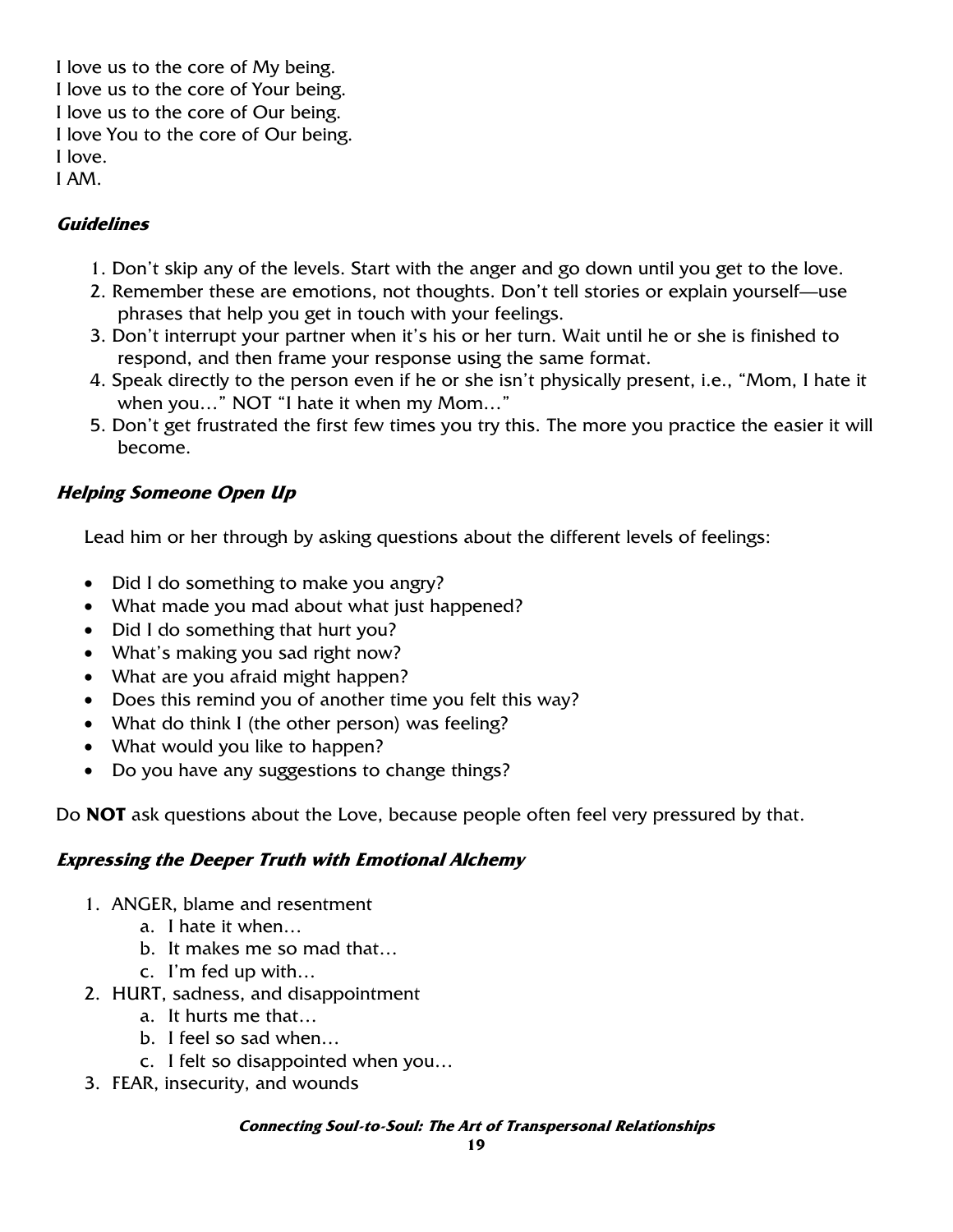- a. I'm afraid that…
- b. It scares me when…
- c. It reminds me of…
- 4. REGRET, understanding, and responsibility
	- a. I'm sorry that…
	- b. I didn't mean to…
	- c. Please forgive me for…
	- d. I know sometimes I…
	- e. I understand that you feel…
- 5. INTENTION, solutions, and wishes
	- a. I want to…
	- b. I promise to…
	- c. I hope that…
	- d. Let's try…
- 6. LOVE, forgiveness, and appreciation
	- a. I love you because…
	- b. Thank you for…
	- c. I forgive you for…
	- d. You are so…
- 7. EXULTATION

I love you to the core of Your being. I love me to the core of My being. I love you to the core of My being. I love me to the core of Your being. I love us to the core of My being. I love us to the core of Your being. I love us to the core of Our being. I love You to the core of Our being. I love. I AM.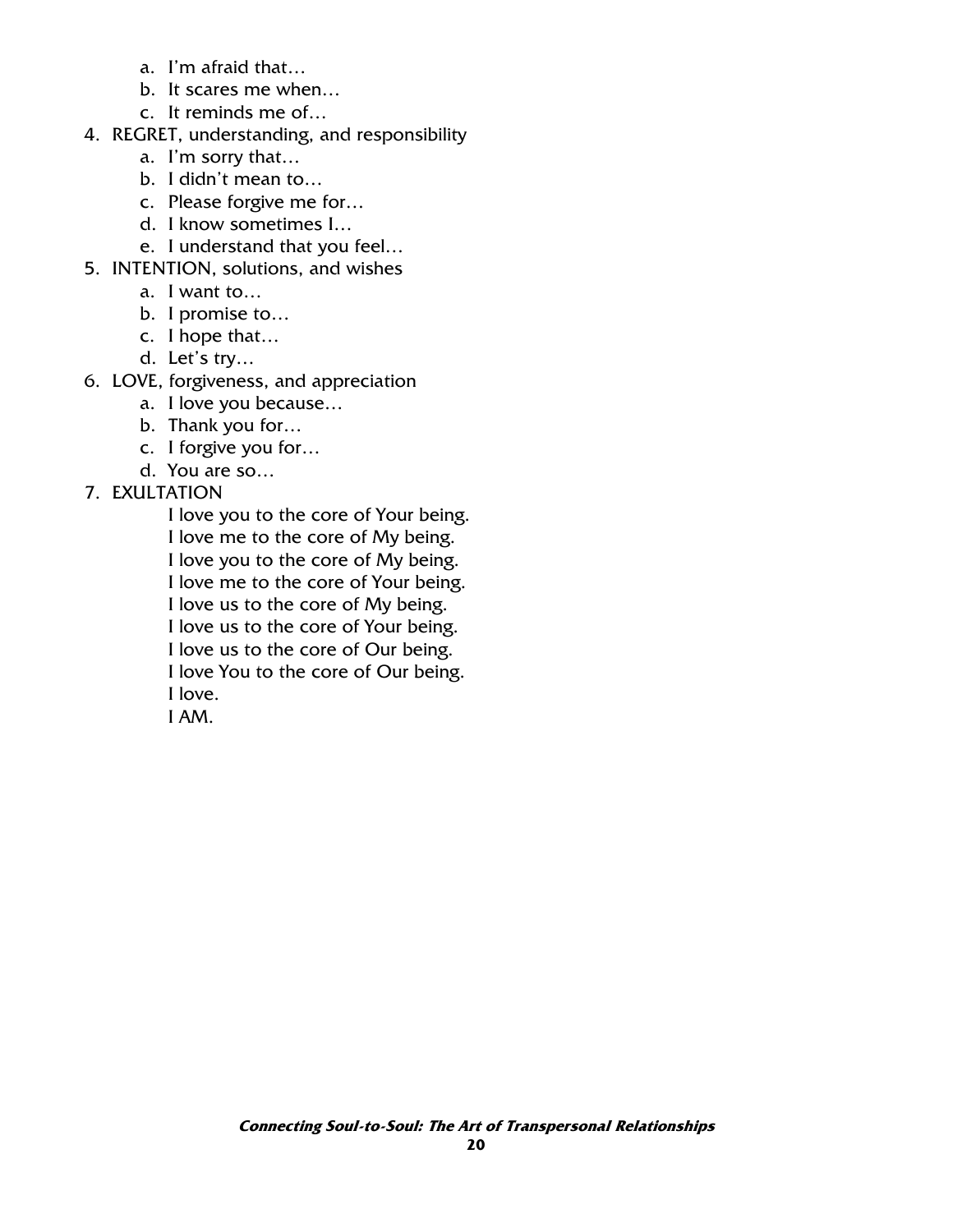# **Appendix: Separation Orientations**

**From Angelic Outreach** 

#### **Divine Love Axis**

Emotional Body **SHAME**  "I am not God."

Physical Body **HATRED**  "You are not God."

Mental Body **SPIRITUAL SIGNIFICANCE**  "I'm God, and you're not."

# **Divine Will Axis**

Emotional Body **GUILT**  "I've done something cosmically wrong."

Physical Body **BLAME**  "You've done something cosmically wrong."

# Mental Body **SPIRITUAL AMBITION**

"If you would just get with my program, we could live Heaven on Earth. It's your fault I'm not happy."

Emotional Body **DOUBT**  "I know absolutely nothing."

**Divine Truth Axis**  Physical Body **DENIGRATION**  "You know absolutely nothing."

# Mental Body **SPIRITUAL AUTHORITY**

"I know it all and you know absolutely nothing. I am the master and you are not."

When any of these feelings of separation (shame, guilt or doubt) become too intense in the Emotional Body, the Physical Body will project the separation at others (hatred, blame or denigration). When the Mental Body gets new spiritual concepts or verbiage it may use them to build defense mechanisms against feeling the separation. If you call someone on their spiritual significance, ambition, or authority, they will usually drop back into the next position and project hatred, blame, or denigration at you. Everyone runs these patterns when they are trying to find balance within the paradox of being a vast multi-dimensional being in a finite matter-based body. Separation orientation distorts and then excludes the Spiritual Body's viewpoint.